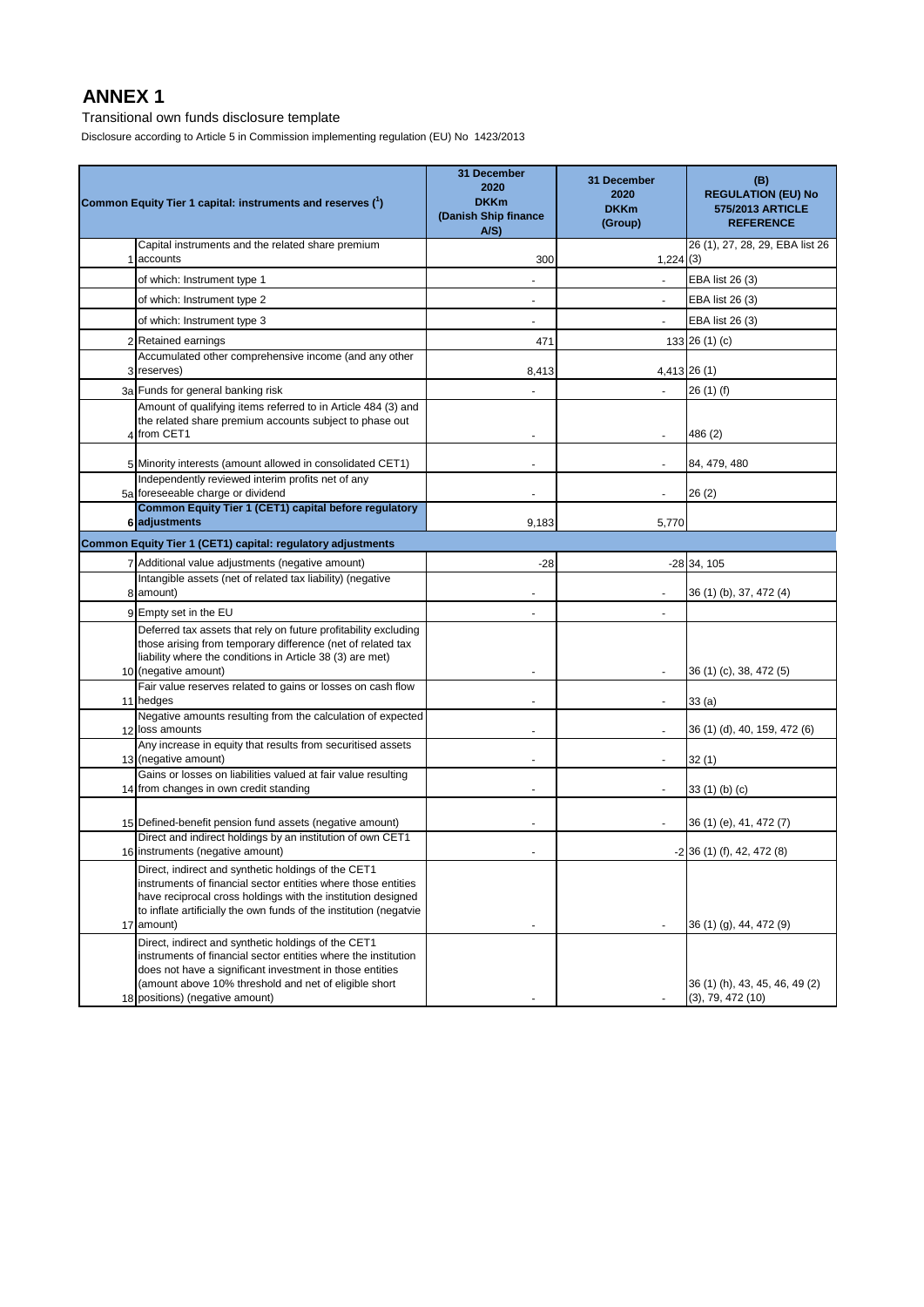| Direct, indirect and synthetic holdings of the CET1                                                                         |                |                |                                  |
|-----------------------------------------------------------------------------------------------------------------------------|----------------|----------------|----------------------------------|
| instruments of financial sector entities where the institution                                                              |                |                |                                  |
| has a significant investment in those entities (amount above                                                                |                |                | 36 (1) (i), 43, 45, 47, 48 (1)   |
| 10% threshold and net of eligible short positions) (negative                                                                |                |                | (b), 49 (1) to (3), 79, 470, 472 |
| 19 amount)                                                                                                                  | $\blacksquare$ |                | (11)                             |
|                                                                                                                             |                |                |                                  |
| 20 Empty set in the EU                                                                                                      | $\blacksquare$ | $\blacksquare$ |                                  |
| Exposure amount of the following items which qualify for a                                                                  |                |                |                                  |
| RW of 1250%, where the institution opts for the deduction                                                                   |                |                |                                  |
| 20a alternative                                                                                                             |                |                | 36 (1) (k)                       |
| of which: qualifying holdings outside the financial sector                                                                  |                |                |                                  |
| 20b (negative amount)                                                                                                       |                |                | 36 (1) (k) (i), 89 to 91         |
|                                                                                                                             |                |                | 36 (1) (k) (ii)                  |
|                                                                                                                             |                |                | 243 (1) (b)                      |
|                                                                                                                             |                |                | 244 (1) (b)                      |
| 20c of which: securitisation positions (negative amount)                                                                    |                |                | 258                              |
| 20d of which: free deliveries (negative amount)                                                                             |                |                | 36 (1) (k) (iii), 379 (3)        |
| Deferred tax assets arising from temporary difference                                                                       |                |                |                                  |
| (amount above 10 % threshold, net of related tax liability                                                                  |                |                |                                  |
| where the conditions in Article 38 (3) are met) (negative                                                                   |                |                | 36 (1) (c), 38, 48 (1) (a), 470, |
| 21 amount)                                                                                                                  |                |                | 472 (5)                          |
|                                                                                                                             |                |                |                                  |
| 22 Amount exceeding the 15% threshold (negative amount)                                                                     |                |                | 48 (1)                           |
|                                                                                                                             |                |                |                                  |
|                                                                                                                             |                |                |                                  |
| of which: direct and indirect holdings by the institution of the<br>CET1 instruments of financial sector entities where the |                |                | 36 (1) (i), 48 (1) (b), 470, 472 |
| 23 institution has a significant investment in those entities                                                               |                |                | (11)                             |
|                                                                                                                             |                |                |                                  |
| 24 Empty set in the EU                                                                                                      |                |                |                                  |
| of which: deferred tax assets arising from temporary                                                                        |                |                | 36 (1) (c), 38, 48 (1) (a), 470, |
| 25 difference                                                                                                               |                | $\overline{a}$ | 472 (5)                          |
| 25a Losses for the current financial year (negative amount)                                                                 |                |                | 36 (1) (a), 472 (3)              |
| Foreseeable tax charges relating to CET1 items (negative                                                                    |                |                |                                  |
| 25b amount)                                                                                                                 | $\blacksquare$ | $\blacksquare$ | 36 (1) (l)                       |
| Regulatory adjustments applied to Common Equity Tier 1 in                                                                   |                |                |                                  |
| 26 respect of amounts subject to pre-CRR treatment                                                                          |                |                |                                  |
| Regulatory adjustments relating to unrealised gains and                                                                     |                |                |                                  |
| 26a losses pursuant to Articles 467 and 468                                                                                 |                |                |                                  |
| Amount to be deducted from or added to Common Equity                                                                        |                |                |                                  |
| Tier 1 capital with regard to additional filters and deductions                                                             |                |                |                                  |
| 26b required pre CRR                                                                                                        | $\blacksquare$ |                | 481                              |
| Qualifying AT1 deductions that exceeds the AT1 capital of                                                                   |                |                |                                  |
| 27 the institution (negative amount)                                                                                        |                |                | 36 (1) (j)                       |
| Total regulatory adjustments to Common Equity Tier 1                                                                        |                |                |                                  |
| 28 (CET1)                                                                                                                   | -28            | -30            |                                  |
| 29 Common Equity Tier 1 (CET1) capital                                                                                      | 9,156          | 5,741          |                                  |
|                                                                                                                             |                |                |                                  |
| Additional Tier 1 (AT1) capital: instruments<br>Capital instruments and the related share premium                           |                |                |                                  |
| 30 accounts                                                                                                                 |                |                | 51, 52                           |
| of which: classified as equity under applicable accounting                                                                  |                |                |                                  |
| 31 standards                                                                                                                |                |                |                                  |
| of which: classified as liabilities under applicable accounting                                                             |                |                |                                  |
| 32 standards                                                                                                                |                |                |                                  |
| Amount of qualifying items referred to in Article 484 (4) and                                                               |                |                |                                  |
| the related share premium accounts subject to phase out                                                                     |                |                |                                  |
| 33 from AT1                                                                                                                 |                |                | 486 (3)                          |
| Public sector capital injections grandfathered until 1 january                                                              |                |                |                                  |
| 2018                                                                                                                        |                |                | 483 (3)                          |
| Qualifying Tier 1 capital included in consolidated AT1                                                                      |                |                |                                  |
| capital (including minority interest not included in row 5)                                                                 |                |                |                                  |
| 34 issued by subsidiaries and held by third parties                                                                         |                |                |                                  |
| of which: instruments issued by subsidiaries subject to                                                                     |                |                | 85, 86, 480                      |
| 35 phase-out                                                                                                                |                |                |                                  |
| Additional Tier 1 (AT1) capital before regulatory                                                                           |                |                | 486 (3)                          |
| 36 adjustments                                                                                                              | 0              | 0              |                                  |
|                                                                                                                             |                |                |                                  |
| Additional Tier 1 (AT1) capital: regulatory adjustments                                                                     |                |                |                                  |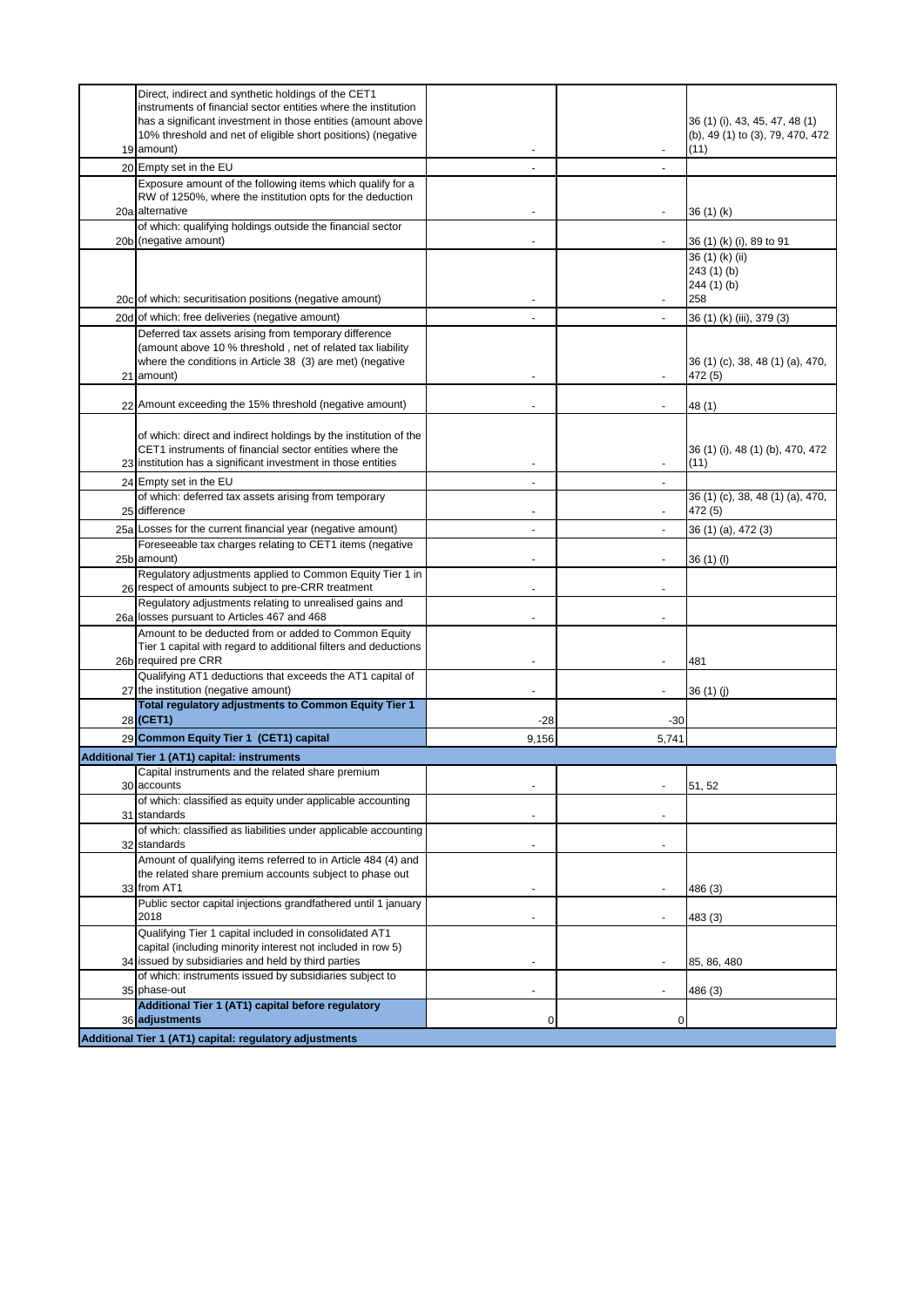| 37 | Direct and indirect holdings by an institution of own AT1<br>instruments (negative amount)                                                                                                                                                                         |        |       | 52 (1) (b), 56 (a), 57, 475 (2)                                                                         |
|----|--------------------------------------------------------------------------------------------------------------------------------------------------------------------------------------------------------------------------------------------------------------------|--------|-------|---------------------------------------------------------------------------------------------------------|
|    | Holdings of the AT1 instruments of financial sector entities<br>where those entities have reciprocal cross holdings with the<br>institution designed to inflate artificially the own funds of the<br>38 institution (negative amount)                              |        |       | 56 (b), 58, 475 (3)                                                                                     |
|    | Direct, indirect and synthetic holdings of the AT1                                                                                                                                                                                                                 |        |       |                                                                                                         |
|    | instruments of financial sector entities where the institution<br>does not have a significant investment in those entities                                                                                                                                         |        |       |                                                                                                         |
|    | (amount above 10% threshold and net of eligible short<br>39 positions) (negative amount)                                                                                                                                                                           |        |       | 56 (c), 59, 60, 79, 475 (4)                                                                             |
|    | Direct, indirect and synthetic holdings of the AT1<br>instruments of financial sector entities where the institution<br>has a significant investment in those entities (amount above<br>10% threshold and net of eligible short positions) (negative<br>40 amount) |        |       | 56 (d), 59, 79, 475 (4)                                                                                 |
|    |                                                                                                                                                                                                                                                                    |        |       |                                                                                                         |
|    | Regulatory adjustments applied to Additional Tier 1 capital<br>in respect of amounts subject to pre-CRR treatment and<br>transitional treatments subject to phase-out as prescribed in<br>41 Regulation (EU) No 585/2013 (ie. CRR residual amounts)                |        |       |                                                                                                         |
|    | Residual amounts deducted from Additional Tier 1 capital<br>with regard to deduction from Common Equity Tier 1 capital<br>during the transitional period pursuant to article 472 of<br>41a Regulation (EU) No 575/2013                                             |        |       | 472, 473(3)(a), 472 (4), 472<br>$(6)$ , 472 $(8)$ $(a)$ , 472 $(9)$ , 472<br>$(10)$ (a), 472 $(11)$ (a) |
|    | Residual amounts deducted from Additional Tier 1 capital<br>with regard to deduction from Tier 2 capital during the<br>transitional period pursuant to article 475 of Regulation (EU)<br>41b No 575/2013                                                           |        |       | 477, 477 (3), 477 (4) (a)                                                                               |
|    | Amounts to be deducted from added to Additional Tier 1<br>capital with regard to additional filters and deductions<br>41c required pre- CRR                                                                                                                        |        |       | 467, 468, 481                                                                                           |
|    | Qualifying T2 deductions that exceed the T2 capital of the<br>42 institution (negative amount)                                                                                                                                                                     |        |       | 56 (e)                                                                                                  |
|    | Total regulatory adjustments to Additional Tier 1 (AT1)<br>43 capital                                                                                                                                                                                              | 0      | 0     |                                                                                                         |
|    | 44 Additional Tier 1 (AT1) capital                                                                                                                                                                                                                                 | 0      | 0     |                                                                                                         |
|    | 45 Tier 1 capital (T1 = CET1 + AT1)                                                                                                                                                                                                                                | 9,156  | 5,741 |                                                                                                         |
|    | Tier 2 (T2) capital: instruments and provisions<br>Capital instruments and the related share premium                                                                                                                                                               |        |       |                                                                                                         |
|    | 46 accounts                                                                                                                                                                                                                                                        | $\sim$ |       | 1,990 62, 63                                                                                            |
|    | Amount of qualifying items referred to in Article 484 (5) and<br>the related share premium accounts subject to phase out                                                                                                                                           |        |       |                                                                                                         |
|    | 47 from T2                                                                                                                                                                                                                                                         |        |       | 486 (4)                                                                                                 |
|    | Public sector capital injections grandfathered until 1 january<br>2018                                                                                                                                                                                             |        |       | 483 (4)                                                                                                 |
|    | Qualifying own funds instruments included in consolidated<br>T2 capital (including minority interest and AT1 instruments<br>not included in rows 5 or 34) issued by subsidiaries and                                                                               |        |       |                                                                                                         |
|    | 48 held by third party                                                                                                                                                                                                                                             |        |       | 87, 88, 480                                                                                             |
|    | of which: instruments issued by subsidiaries subject to<br>49 phase-out                                                                                                                                                                                            |        |       | 486 (4)                                                                                                 |
|    | 50 Credit risk adjustments                                                                                                                                                                                                                                         |        |       | 62 (c) & (d)                                                                                            |
|    | 51 Tier 2 (T2) capital before regulatory adjustment                                                                                                                                                                                                                | 0      | 1,990 |                                                                                                         |
|    | Tier 2 (T2) capital: regulatory adjustments                                                                                                                                                                                                                        |        |       |                                                                                                         |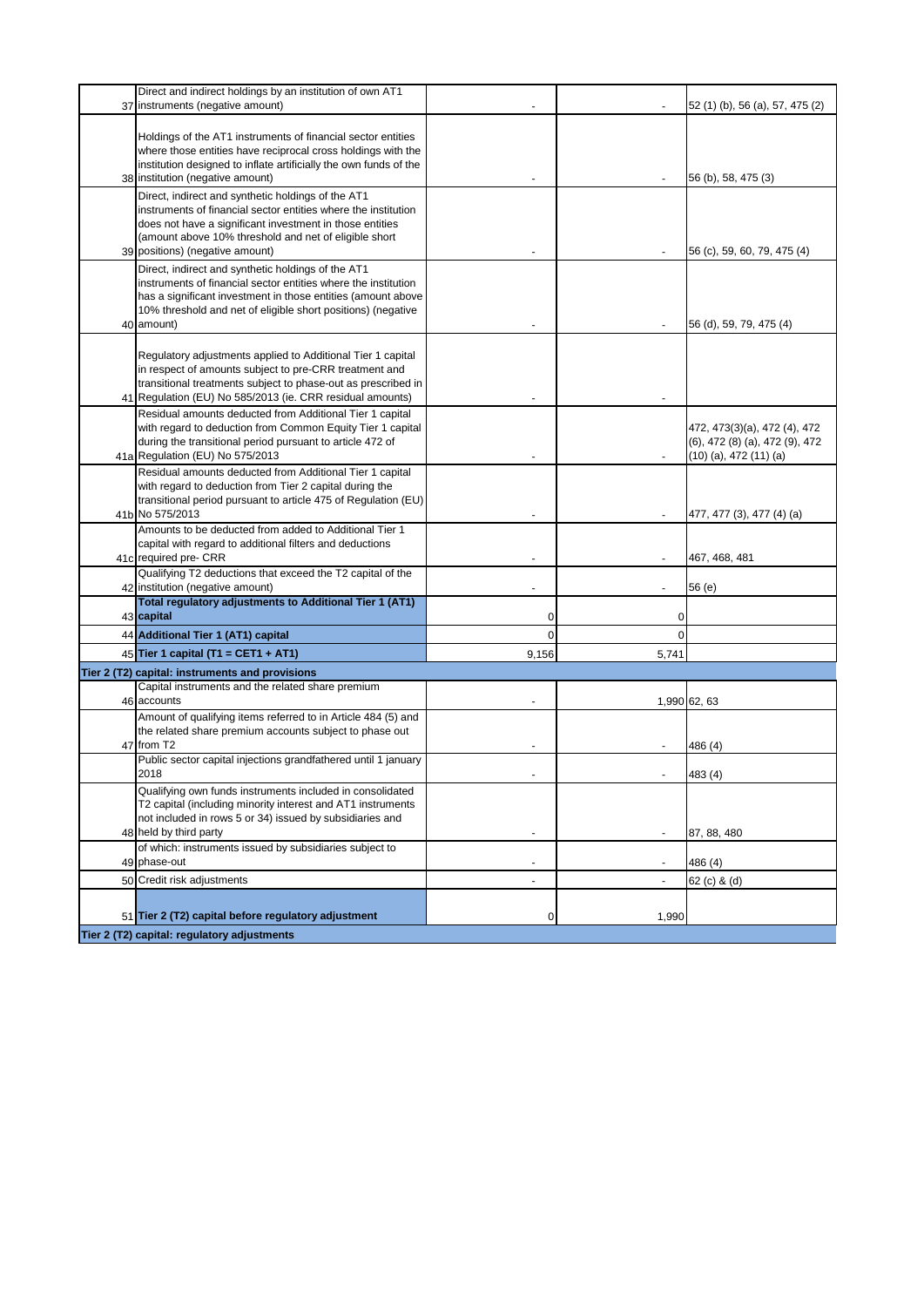| Direct and indirect holdings by an institution of own T2                                                                                                                                                                                                                                                                                                                                    |          |        |                                                                                      |
|---------------------------------------------------------------------------------------------------------------------------------------------------------------------------------------------------------------------------------------------------------------------------------------------------------------------------------------------------------------------------------------------|----------|--------|--------------------------------------------------------------------------------------|
| 52 instruments and subordinated loans (negative amount)                                                                                                                                                                                                                                                                                                                                     |          |        | 63 (b) (i), 66 (a), 67, 477 (2)                                                      |
| Holdings of the T2 instruments and subordinated loans of<br>financial sector entities where those entities have reciprocal<br>cross holdings with the institutions designed to inflate<br>53 artificially the own funds of the institution (negative amount)                                                                                                                                |          |        | 66 (b), 68, 477 (3)                                                                  |
|                                                                                                                                                                                                                                                                                                                                                                                             |          |        |                                                                                      |
| Direct, indirect and synthetic holdings of the T2 instruments<br>and subordinated loans of financial sector entities where the                                                                                                                                                                                                                                                              |          |        |                                                                                      |
| institution does not have a significant investment in those                                                                                                                                                                                                                                                                                                                                 |          |        |                                                                                      |
| entities (amount above 10 % threshold and net of eligible<br>54 short positions) (negative amount)                                                                                                                                                                                                                                                                                          |          |        | 66 (c), 69, 70, 79, 477 (4)                                                          |
| Of which new holdings not subject to transitional                                                                                                                                                                                                                                                                                                                                           |          |        |                                                                                      |
| 54a arrangements<br>Of which holdings existing befor 1 January 2013 and subject                                                                                                                                                                                                                                                                                                             |          |        |                                                                                      |
| 54b to transitional arrangements                                                                                                                                                                                                                                                                                                                                                            |          |        |                                                                                      |
| Direct, indirect and synthetic holdings of the T2 instruments<br>and subordinated loans of financial sector entities where the<br>institution has a significant investment in those entities (net                                                                                                                                                                                           |          |        |                                                                                      |
| 55 of eligible short positions) (negative amounts)                                                                                                                                                                                                                                                                                                                                          |          |        | 66 (d), 69, 79, 477 (4)                                                              |
| Regulatory adjustments applied to tier 2 in respect of<br>amounts subject to pre-CRR treatment and transitional<br>treatments subject to phase out as prescribed in Regulation<br>56 (EU) No 575/2013 (i.e. CRR residual amounts)                                                                                                                                                           |          |        |                                                                                      |
| Residual amounts deducted from Tier 2 capital with regard                                                                                                                                                                                                                                                                                                                                   |          |        |                                                                                      |
| to deduction from Common Equity Tier 1 capital during the<br>transitional period pursuant to article 472 of Regulation (EU)<br>56a No 575/2013                                                                                                                                                                                                                                              |          |        | 472, 472(3)(a), 472 (4), 472<br>(6), 472 (8), 472 (9), 472 (10)<br>(a), 472 (11) (a) |
| Residual amounts deducted from Tier 2 capital with regard<br>to deduction from Additional Tier 1 capital during the<br>transitional period pursuant to article 475 of Regulation (EU)<br>56b No 575/2013                                                                                                                                                                                    |          |        | 475, 475 (2) (a), 475 (3), 475<br>(4) (a)                                            |
| Amounts to be deducted from or added to Tier 2 capital with<br>regard to additional filters and deductions required pre-<br>56c CRR                                                                                                                                                                                                                                                         |          |        | 467, 468, 481                                                                        |
| 57 Total regulatory adjustments to Tier 2 (T2) capital                                                                                                                                                                                                                                                                                                                                      | 0        | 0      |                                                                                      |
| 58 Tier 2 (T2) capital                                                                                                                                                                                                                                                                                                                                                                      | $\Omega$ | 1,990  |                                                                                      |
| 59 Total capital (TC = T1 + T2)                                                                                                                                                                                                                                                                                                                                                             | 9,156    | 7,731  |                                                                                      |
| Risk weighted assets in respect of amounts subject to pre-<br>CRR treatment and transitional treatments subject to phase<br>out as prescribed in Regulation (EU) No 575/2013 (i.e. CRR<br>59a residual amount)                                                                                                                                                                              | 41,042   | 41,453 |                                                                                      |
| Of which: items not deducted from CET1 (Regulation<br>(EU) No 575/2013 residual amounts) (items to be detailed<br>line by line, e.g. Deferred tax assets that rely on future<br>profitability net of related tax liability, indirect holdings of<br>own CET1, etc)                                                                                                                          |          |        | 472, 472 (5), 472 (8) (b), 472<br>$(10)$ (b), 472 $(11)$ (b)                         |
| Of which:items not deducted from AT1 items (Regulation<br>(EU) No 575/2013 residual amounts) (items to be detailed<br>line by line, e.g. Reciprocal cross holdings in T2<br>instruments, direct holdings of non-significant investments<br>in the capital of other financial sector entities, etc.)                                                                                         |          |        | 475, 475 (2) (b), 475 (2) ©,<br>475 (4) (b)                                          |
| Items not deducted from T2 items (Regulation (EU) No<br>575/2013 residual amounts) (items to be detailed line by<br>line, e.g. Indirect holdings of own T2 instruments, indirect<br>holdings of non-significant investments in the capital of<br>other financial sector entities, indirect holdings of significant<br>investments in the capital of other financial sector entities<br>etc) |          |        | 477, 477 (2) (b), 477 (2) (c),<br>477 (4) (b)                                        |
| 60 Total risk-weighted assets                                                                                                                                                                                                                                                                                                                                                               | 41,042   | 41,453 |                                                                                      |
| <b>Capital ratios and buffers</b>                                                                                                                                                                                                                                                                                                                                                           |          |        |                                                                                      |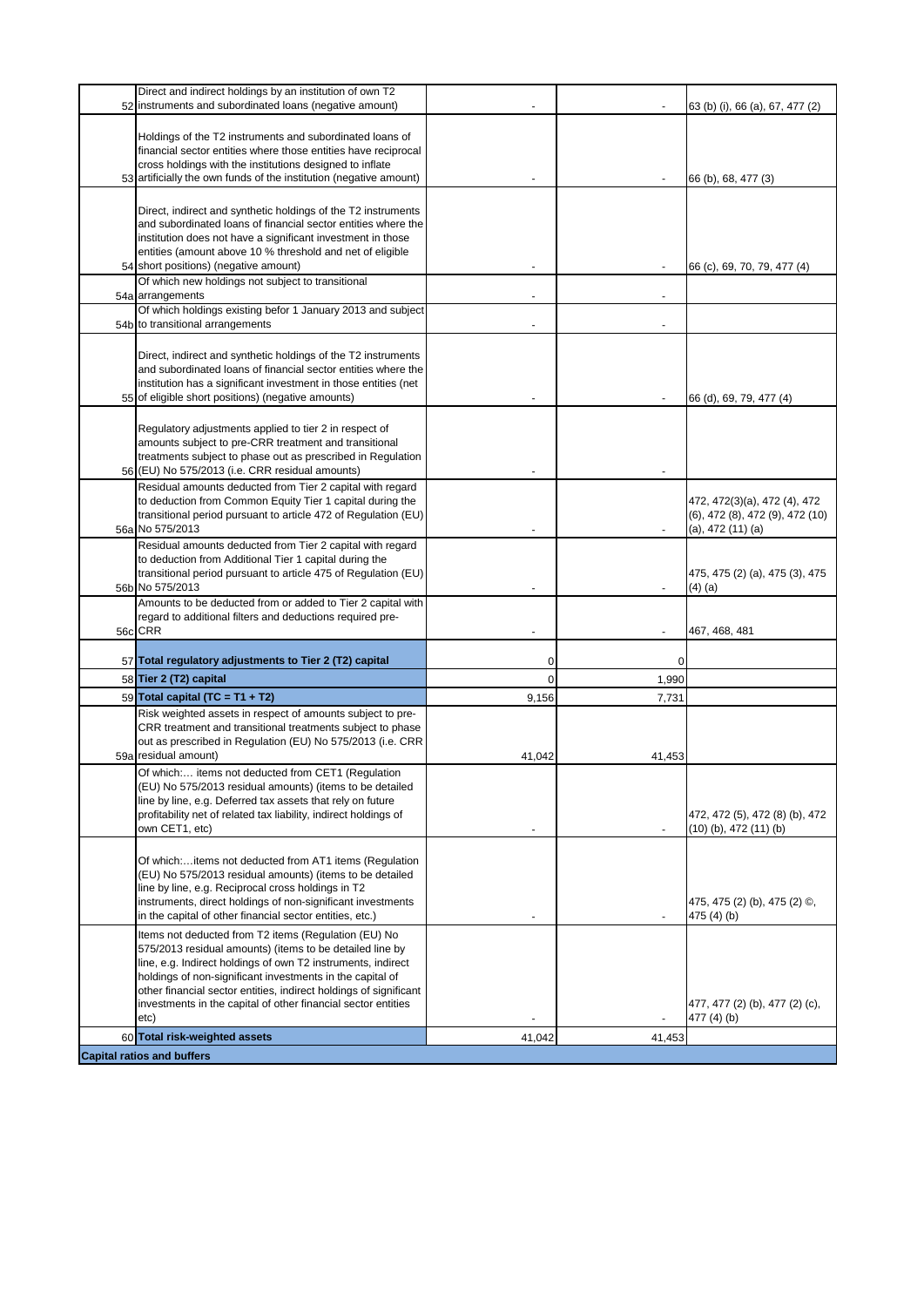| Common Equity Tier 1 (as a percentage of total risk                                                                                                                                                                                                                                                                                 |                       |              |                                |
|-------------------------------------------------------------------------------------------------------------------------------------------------------------------------------------------------------------------------------------------------------------------------------------------------------------------------------------|-----------------------|--------------|--------------------------------|
| 61 exposure amount                                                                                                                                                                                                                                                                                                                  | 22.3%                 |              | 13.8% 92 (2) (a), 465          |
| 62 Tier 1 (as a percentage of total risk exposure amount                                                                                                                                                                                                                                                                            | 22.3%                 |              | 13.8% 92 (2) (b), 465          |
| 63 Total capital (as a percentage of total risk exposure amount                                                                                                                                                                                                                                                                     | 22.3%                 |              | 18.6% 92 (2) (c)               |
| Institution specific buffer requirement (CET1 requirement in<br>accordance with article 92 (1) (a) plus capital conservation<br>and countercyclical buffer requirements plus a systemic risk<br>buffer, plus systemically important institution buffer<br>64 expressed as a percentage of total risk exposure amount) <sup>1)</sup> | 12.0%                 |              | 11.9% CRD 128, 129, 140        |
| 65 of which: capital conservation buffer requirement                                                                                                                                                                                                                                                                                | 2.5%                  | 2.5%         |                                |
| 66 of which: countercyclical buffer requirement                                                                                                                                                                                                                                                                                     | 0.2%                  | 0.2%         |                                |
| 67 of which: systemic risk buffer requirement                                                                                                                                                                                                                                                                                       | 0.0%                  | 0.0%         |                                |
| of which: Global Systemically Important Institution (G-SII) or<br>67a Other Systemically Important Institution (O-SII) buffer<br>Common Equity Tier 1 available to meet buffers (as a<br>68 percentage of risk exposure amount) $^{2}$                                                                                              | not relevant<br>10.4% | not relevant | <b>CRD 131</b><br>1.9% CRD 128 |
|                                                                                                                                                                                                                                                                                                                                     |                       |              |                                |
| 69 [non-relevant in EU regulation]                                                                                                                                                                                                                                                                                                  | N/A                   | N/A          |                                |
| 70 [non-relevant in EU regulation]                                                                                                                                                                                                                                                                                                  | N/A                   | N/A          |                                |
| 71 [non-relevant in EU regulation]                                                                                                                                                                                                                                                                                                  | N/A                   | N/A          |                                |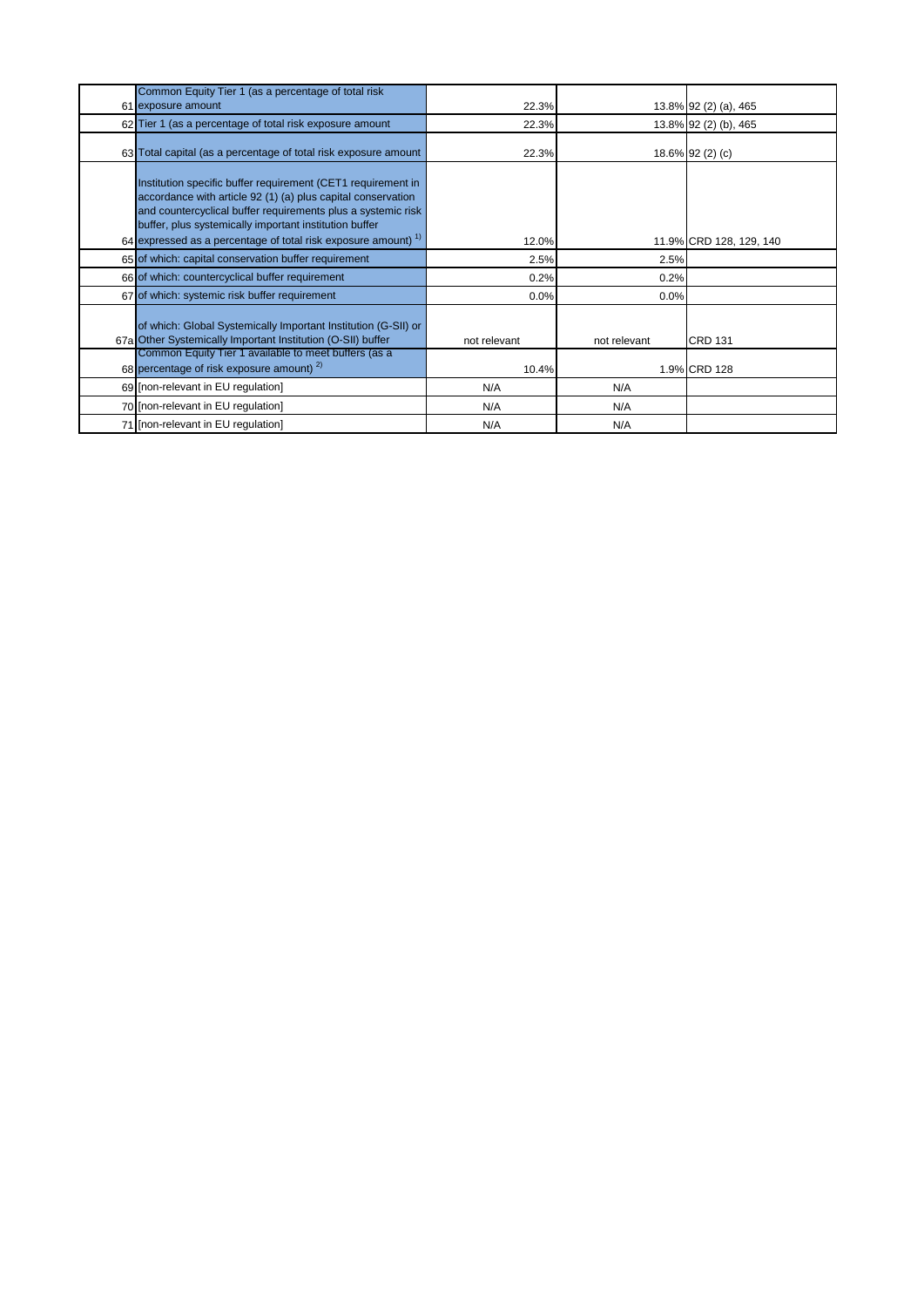| Amounts below the thresholds for deduction (before risk-weighting) |                                                                                                                                                                                                                                     |     |     |                                                                                     |
|--------------------------------------------------------------------|-------------------------------------------------------------------------------------------------------------------------------------------------------------------------------------------------------------------------------------|-----|-----|-------------------------------------------------------------------------------------|
|                                                                    | Direct and indirect holdings of the capital of financial sector<br>entities where the institution does not have a significant<br>investment in those entities (amount below 10% threshold<br>72 and net of eligible short positions |     |     | 36 (1) (h), 45, 46, 472 (10)<br>56 (c), 59, 60, 475 (4), 66 (c),<br>69, 70, 477 (4) |
|                                                                    | Direct and indirect holdings of the CET1 instruments of<br>financial sector entities where the institution has a<br>significant investment in those entities (amount below 10%<br>73 threshold and net of eligible short positions  |     |     | 36 (1) (i), 45, 48, 470, 472 (11)                                                   |
|                                                                    | 74 Empty set in the EU                                                                                                                                                                                                              | N/A | N/A |                                                                                     |
|                                                                    | Deferred tax assets arising from temporary difference<br>(amount below 10 % threshold, net of related tax liability<br>75 where the conditions in Article 38 (3) are met)                                                           |     |     | 36 (1) (c), 38, 48, 470, 472 (5)                                                    |
|                                                                    | Applicable caps on the inclusion of provisions in Tier 2                                                                                                                                                                            |     |     |                                                                                     |
|                                                                    | Credit risk adjustments included in T2 in respect of<br>exposures subject to standardised approach (prior to the<br>76 application of the cap)                                                                                      |     |     | 62                                                                                  |
|                                                                    | Cap on inclusion of credit risk adjustments in T2 under<br>77 standardised approach                                                                                                                                                 |     |     | 62                                                                                  |
|                                                                    | Credit risk adjustments included in T2 in respect of<br>exposures subject to internal rating-based approach (prior<br>78 to the application of the cap)                                                                             |     |     | 62                                                                                  |
|                                                                    | Cap for inclusion of credit risk adjustments in T2 under<br>79 internal ratings-based approach                                                                                                                                      |     |     | 62                                                                                  |
|                                                                    | Capital instruments subject to phase-out arrangements (only applicable between 1 Jan 2014 and 1 Jan 2022)                                                                                                                           |     |     |                                                                                     |
|                                                                    | - Current cap on CET1 instruments subject to phase-out<br>80 arrangements                                                                                                                                                           | 33  |     | 484 (3), 486 (2) & (5)                                                              |
|                                                                    | - Amount excluded from CET1 due to cap (excess over cap<br>81 after redemptions and maturities)                                                                                                                                     | N/A | N/A | 484 (3), 486 (2) & (5)                                                              |
|                                                                    | - Current cap on AT1 instruments subject to phase-out<br>82 arrangements                                                                                                                                                            |     |     | 484 (4), 486 (3) & (5)                                                              |
|                                                                    | - Amount excluded from AT1 due to cap (excess over cap<br>83 after redemptions and maturities)                                                                                                                                      |     |     | 484 (4), 486 (3) & (5)                                                              |
|                                                                    | - Current cap on T2 instruments subject to phase-out<br>84 arrangements                                                                                                                                                             |     |     | 484 (5), 486 (4) & (5)                                                              |
|                                                                    | - Amount excluded from T2 due to cap (excess over cap<br>85 after redemptions and maturities)                                                                                                                                       |     |     | 484 (5), 486 (4) & (5)                                                              |
|                                                                    | (1) 'N/A' inserted if the question is not applicable                                                                                                                                                                                |     |     |                                                                                     |

 $1)$  CET1 capital requirement including buffer requirements

 $^{2)}$  CET1 capital ratio as reported, less minimum requirement of 4.5% (excluding buffer requirements) and less any CET1 items used to meet the Tier 1 and total capital requirements.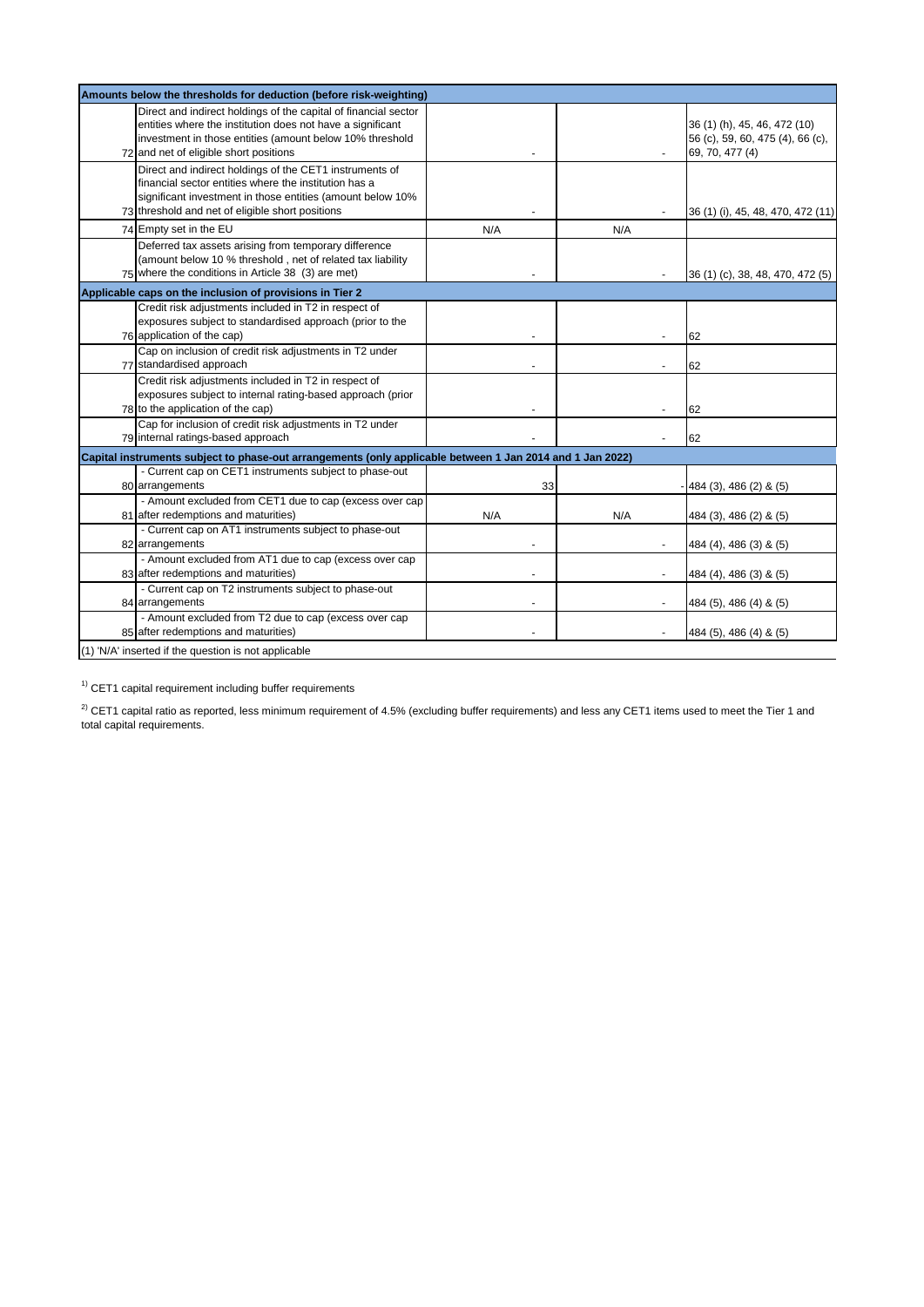### **ANNEX 2** Subordinated debt

| <b>Common</b><br>Capital instruments' main features template (1)<br>Tier 2                                      |  |
|-----------------------------------------------------------------------------------------------------------------|--|
|                                                                                                                 |  |
| 1 Issuer<br>Danish Ship Finance Holding A/S                                                                     |  |
| 2 Unique identifier (eg CUSIP, ISIN or Bloomberg identifier for private placeme<br>N/A                          |  |
| 3 Governing law(s) of the instrument<br>Danish                                                                  |  |
| Regulatory treatment                                                                                            |  |
| 4 Transitional CRR rules<br>Tier 2                                                                              |  |
| 5 Post-transitional CRR rules<br>Tier 2                                                                         |  |
| 6 Eligible at solo/(sub-)consolidated/solo & (sub-)consolidated<br>Solo & Consolidated                          |  |
| 7 Instrument type (types to be specified by each jurisdiction)<br>Subordinated Floating Rate Convertible Tier 2 |  |
| 8 Amount recognised in regulatory capital (currency in million, as of most                                      |  |
| 2,000.00<br>recent reporting date)                                                                              |  |
| 9 Nominal amount of instrument<br>2,000,000,000.00                                                              |  |
| 9a Issue price<br>100.00                                                                                        |  |
| 9b Redemption price<br>100.00                                                                                   |  |
| 10 Accounting classification<br>Liability - amortised cost                                                      |  |
| 11 Original date of issuance<br>15. november 2016                                                               |  |
| 12 Perpeptual or dated<br>Dated                                                                                 |  |
| 13 Original maturity date<br>15. maj 2037                                                                       |  |
| 14 Issuer call subject to prior supervisory approval<br><b>No</b>                                               |  |
| 15 Optional call date, contingent call dates, and redemption amount<br>15. maj 2022                             |  |
| 16 Subsequent call dates, if applicable<br>Any interest payment date after Call date up to maturity date        |  |
| Coupons / dividends                                                                                             |  |
| 17 Fixed or floating dividend/coupon<br>Floating (Floored at 0 pct)                                             |  |
| 18 Coupon rate and any related index<br>CIBOR3M + 850 bps (spread)                                              |  |
| 19 Existence of a dividend stopper<br>Yes                                                                       |  |
| 20a Fully discretionary, partially discretionary or mandatory (in terms of timing<br>No                         |  |
| 20b Fully discretionary, partially discretionary or mandatory (in terms of amount)<br>Mandatory                 |  |
| 21 Existence of step up or other incentive to redeem<br>Yes                                                     |  |
| 22 Noncumulative or cumulative<br>Cumulative                                                                    |  |
| Convertible<br>23 Convertible or non-convertible                                                                |  |
| 24 If convertible, conversion trigger (s)<br>Common equity Tier-1 lower than 7%                                 |  |
| 25 If convertible, fully or partially<br>Fully                                                                  |  |
| 26 If convertible, conversion rate<br>"Par value" of the ordinary share                                         |  |
| 27 If convertible, mandatory or optional conversion<br><b>Both</b>                                              |  |
| 28 If convertible, specifiy instrument type convertible into<br>Ordinary shares                                 |  |
| 29 If convertible, specifiy issuer of instrument it converts into<br>Danish Ship Finance Holding A/S            |  |
| 30 Write-down features<br>N <sub>o</sub>                                                                        |  |
| N/A<br>31 If write-down, write-down trigger (s)                                                                 |  |
| 32 If write-down, full or partial<br>N/A                                                                        |  |
| 33 If write-down, permanent or temporary<br>N/A                                                                 |  |
| 34 If temporary write-down, description of write-up mechanism<br>N/A                                            |  |
| 35 Position in subordination hierachy in liquidation (specify instrument type                                   |  |
| Senior debt<br>immediately senior to instrument)                                                                |  |
| 36 Non-compliant transitioned features<br><b>No</b>                                                             |  |
| 37 If yes, specifiy non-compliant features<br>N/A                                                               |  |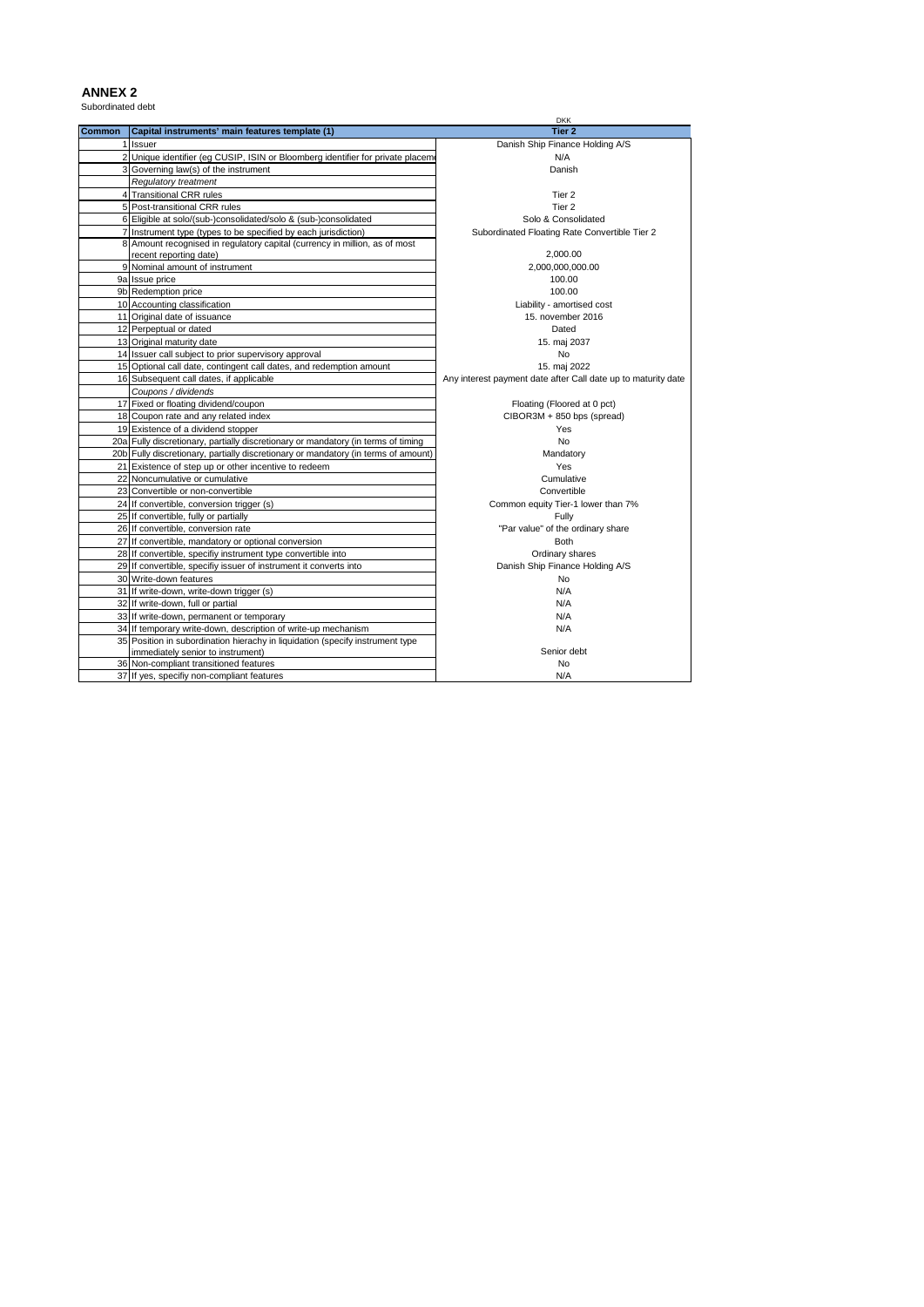| <b>Capital adequacy</b>                                     |                         |         |         |         |
|-------------------------------------------------------------|-------------------------|---------|---------|---------|
|                                                             | Danish Ship Finance A/S |         | Group   |         |
|                                                             | 2020                    | 2019    | 2020    | 2019    |
| <b>DKKm</b>                                                 |                         |         |         |         |
| CET1 capital                                                | 9 1 5 6                 | 9065    | 5741    | 6931    |
| Tier 1 capital                                              | 9 1 5 6                 | 9065    | 5741    | 6931    |
| <b>Total capital</b>                                        | 9 1 5 6                 | 9065    | 7731    | 8911    |
| <b>Risk Exposure Amount</b>                                 | 41 0 42                 | 49 0 20 | 41453   | 49 40 6 |
| Capital requirements                                        | 4906                    | 6 1 3 6 | 4950    | 6 1 8 0 |
| Surplus of capital                                          | 4 2 4 9                 | 2929    | 2781    | 2731    |
| CET1 capital ratio, %                                       | 22.3                    | 18.5    | 13.8    | 14.0    |
| Tier 1 capital ratio, %                                     | 22.3                    | 18.5    | 13.8    | 14.0    |
| Total capital ratio, %                                      | 22.3                    | 18.5    | 18.6    | 18.0    |
| Capital requirement Basel 1 floor                           | 3 2 8 3                 | 3922    | 3 3 1 6 | 3952    |
| Total capital adjusted according to rules for Basel 1 floor | 4906                    | 4497    | 4950    | 4527    |
| Surplus of capital according to Basel 1 floor               | 4 2 4 9                 | 4568    | 2781    | 4 3 8 3 |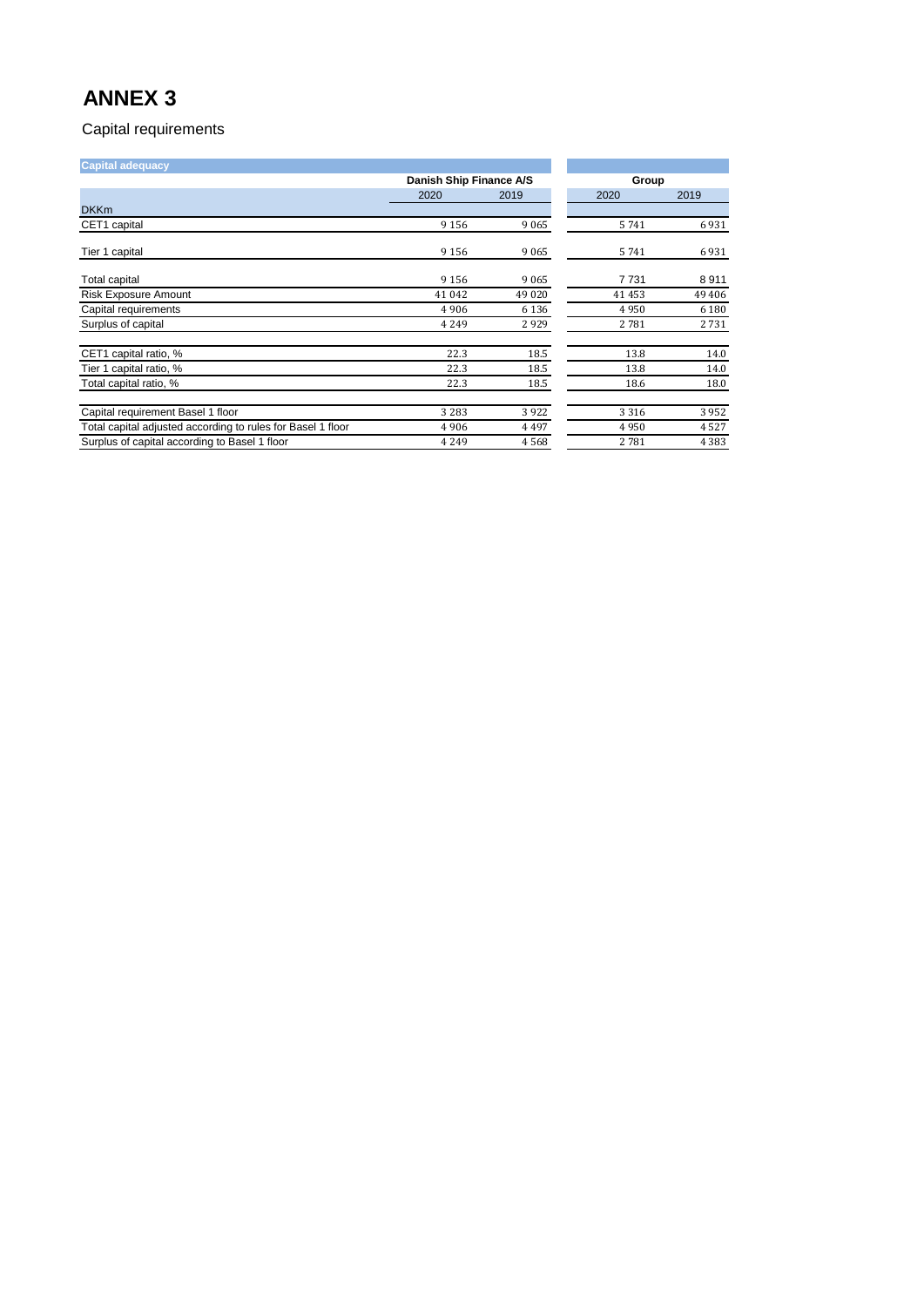Capital requirements

**Amount of specific countercyclical capital buffer in Danish Ship Finance as of 31 December 2020**

| <b>DKKm</b>                                      | 2020     |
|--------------------------------------------------|----------|
| Institution-specific countercyclical buffer rate | $0.02\%$ |
| <b>Total REA</b>                                 | 41 042   |
| Institution-specific countercyclical buffer      |          |

**Geographical distribution of credit risk exposure for the calculation of the countercyclical capital buffer for Danish Ship Finance as of 31 December 2020**

| %                                | Share of relevant exposures | Country  |
|----------------------------------|-----------------------------|----------|
| Belgium                          | 1.77%                       | 0.00%    |
| Schwitzerland                    | 0.00%                       | 0.00%    |
| Germany                          | 9.81%                       | 0.00%    |
| Denmark                          | 37.36%                      | 0.00%    |
| Spain                            | 0.00%                       | 0.00%    |
| Finland                          | 0.86%                       | 0.00%    |
| France                           | 1.19%                       | 0.00%    |
| <b>United Kingdom</b>            | 7.03%                       | $0.00\%$ |
| Greece                           | 13.71%                      | 0.00%    |
| Hong Kong                        | 1.33%                       | 0.01%    |
| Isle of Man                      | 0.24%                       | 0.00%    |
| Iceland                          | 0.08%                       | $0.00\%$ |
| Italy                            | 1.42%                       | 0.00%    |
| Luxemborg                        | 2.22%                       | 0.01%    |
| Monaco                           | 1.04%                       | 0.00%    |
| Netherland                       | 1.04%                       | $0.00\%$ |
| Norway                           | 13.97%                      | 0.14%    |
| Sweden                           | 0.71%                       | 0.00%    |
| Singapore                        | 2.32%                       | 0.00%    |
| <b>USA</b>                       | 3.91%                       | 0.00%    |
| Institution-specific buffer rate | 100%                        | 0.02%    |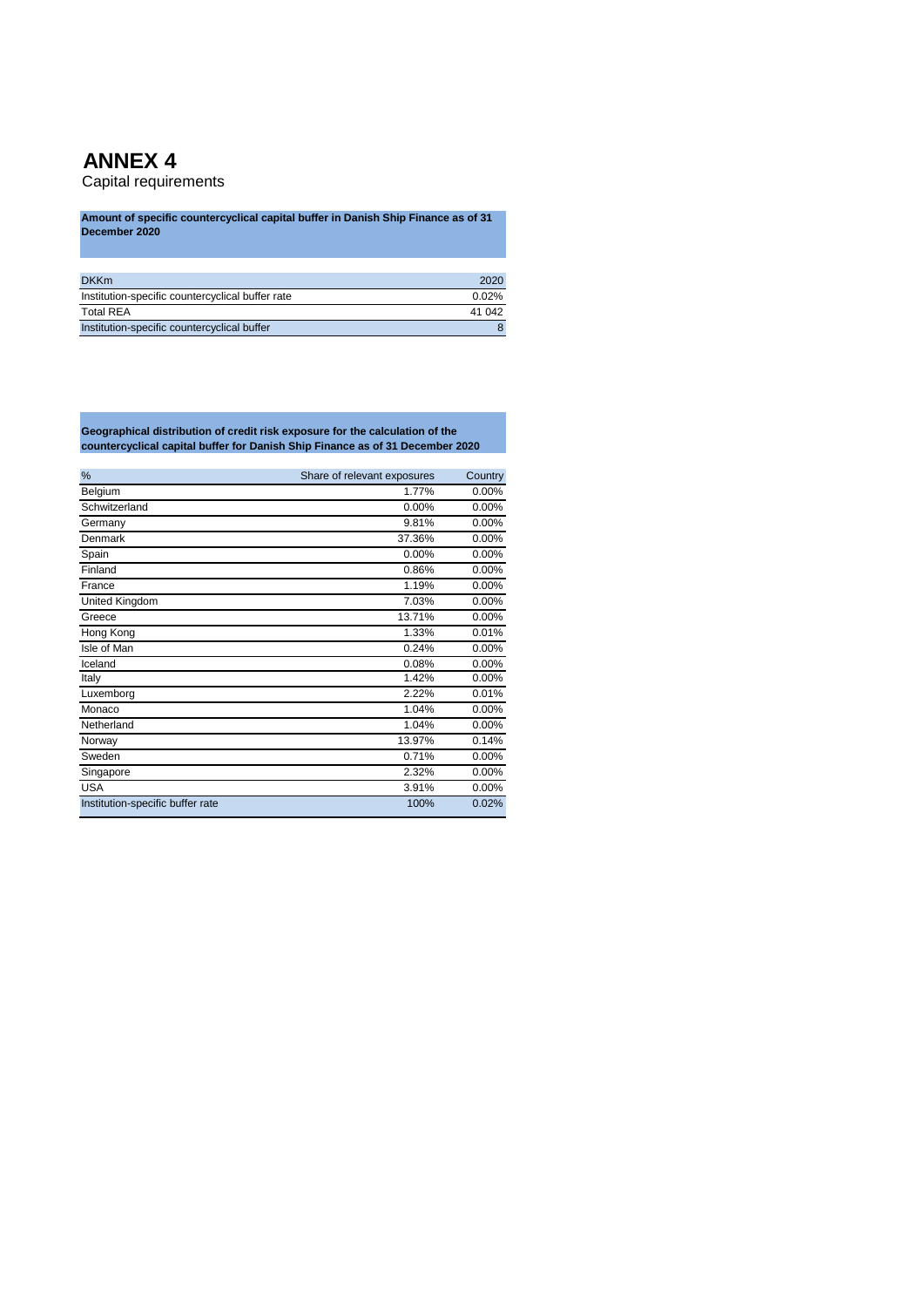|                                                                | Danish Ship |         |
|----------------------------------------------------------------|-------------|---------|
| <b>Capital requirements</b>                                    | Finance A/S | Group   |
| <b>DKKm</b>                                                    | 2020        | 2020    |
| Capital requirement for credit risks, standardised approach    | 2874        | 2 9 0 7 |
| Capital requirement for credit risks, IRB                      |             |         |
| Capital requirement for credit risk, default fund contribution |             |         |
| Capital requirement for settlement risks                       |             |         |
| Capital requirement for market risks                           | 299         | 299     |
| Trading book                                                   | 299         | 299     |
| of which VaR and SVaR                                          |             |         |
| of which risks outside VaR and SVaR                            |             |         |
| FX risk other operations                                       |             |         |
| Capital requirement for credit value adjustment                | 40          | 40      |
| Capital requirement for operational risks                      | 70          | 70      |
| Capital requirement                                            | 3 2 8 3     | 3316    |
| Risk exposure amount credit risks                              | 35 924      | 36 336  |
| Risk exposure amount settlement risks                          |             |         |
| Risk exposure amount market risks                              | 3736        | 3736    |
| Risk exposure amount credit value adjustment                   | 501         | 501     |
| Risk exposure amount operational risks                         | 880         | 880     |
| Risk exposure amount                                           | 41 042      | 41 453  |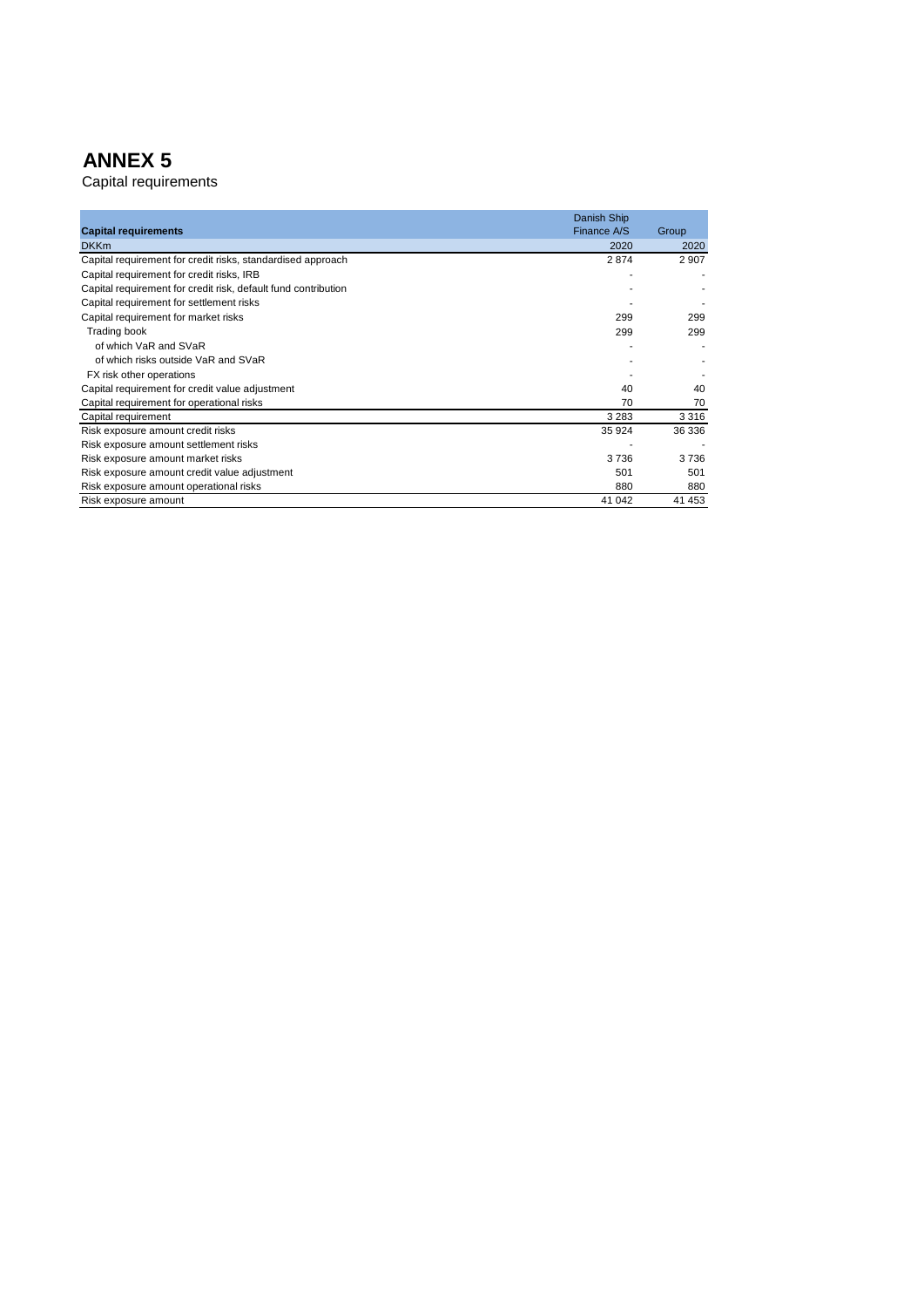| Danish Ship Finance A/S<br>Group<br><b>Risk</b><br><b>Risk</b><br>Own funds<br>Own funds<br>exposure<br>exposure<br>amount<br>requirement<br>amount<br>requirement<br>Credit risks, STD<br>36,336<br>35,924<br>2,874<br>2,907<br>Central government or central bank exposures<br>28<br>2<br>311<br>25<br>Regional governments or local authorities exposures<br>Public sector entities exposures<br>Multilateral development banks exposures<br>International organisation exposures<br>Institutional exposures<br>1,055<br>84<br>1,056<br>84<br>Corporate exposures<br>32,140<br>2,571<br>32,267<br>2,581<br>Retail exposures<br>Exposures secured by mortgages on immovable property<br>Exposures in default<br>1.476<br>118<br>1.476<br>118<br>Exposures associated with particularly high risk<br>Exposures in the form of covered bonds<br>56<br>699<br>699<br>56<br>Items representing securitisation positions<br>Exposures to institutions and corporates with a short-term credit assessment<br>Exposures in the form of units or shares in collective investment undertakings<br>Equity exposures<br>Other items<br>527<br>42<br>527<br>42<br>0<br>0<br>Credit risks, IRB<br>0<br>0<br>Institutional exposures<br>Corporate exposures<br>of which specialised lending<br>Securitisation<br>Exposures without counterparties<br>Credit risks, Default fund contribution<br>0<br><b>Settlement risks</b><br>0<br>0<br>0<br>299<br>3,736<br><b>Market risks</b><br>3.736<br>299<br><b>Trading book</b><br>3,736<br>299<br>3,736<br>299<br>of which VaR and SVaR<br>of which risks outside VaR and SVaR<br>FX risk other operations<br>Credit value adjustment<br>501<br>40<br>501<br>40<br>70<br>70<br>880<br>880<br><b>Operational risks</b><br>70<br>70<br>of which Basic indicator approach<br>880<br>880<br>of which Standardised approach<br>41.042 | Risk Exposure Amount and Own funds requirement, 31 December 2020 |       |        |       |
|-----------------------------------------------------------------------------------------------------------------------------------------------------------------------------------------------------------------------------------------------------------------------------------------------------------------------------------------------------------------------------------------------------------------------------------------------------------------------------------------------------------------------------------------------------------------------------------------------------------------------------------------------------------------------------------------------------------------------------------------------------------------------------------------------------------------------------------------------------------------------------------------------------------------------------------------------------------------------------------------------------------------------------------------------------------------------------------------------------------------------------------------------------------------------------------------------------------------------------------------------------------------------------------------------------------------------------------------------------------------------------------------------------------------------------------------------------------------------------------------------------------------------------------------------------------------------------------------------------------------------------------------------------------------------------------------------------------------------------------------------------------------------------------------------------------------------------------------------------------------|------------------------------------------------------------------|-------|--------|-------|
|                                                                                                                                                                                                                                                                                                                                                                                                                                                                                                                                                                                                                                                                                                                                                                                                                                                                                                                                                                                                                                                                                                                                                                                                                                                                                                                                                                                                                                                                                                                                                                                                                                                                                                                                                                                                                                                                 |                                                                  |       |        |       |
|                                                                                                                                                                                                                                                                                                                                                                                                                                                                                                                                                                                                                                                                                                                                                                                                                                                                                                                                                                                                                                                                                                                                                                                                                                                                                                                                                                                                                                                                                                                                                                                                                                                                                                                                                                                                                                                                 |                                                                  |       |        |       |
|                                                                                                                                                                                                                                                                                                                                                                                                                                                                                                                                                                                                                                                                                                                                                                                                                                                                                                                                                                                                                                                                                                                                                                                                                                                                                                                                                                                                                                                                                                                                                                                                                                                                                                                                                                                                                                                                 |                                                                  |       |        |       |
|                                                                                                                                                                                                                                                                                                                                                                                                                                                                                                                                                                                                                                                                                                                                                                                                                                                                                                                                                                                                                                                                                                                                                                                                                                                                                                                                                                                                                                                                                                                                                                                                                                                                                                                                                                                                                                                                 | <b>DKKm</b>                                                      |       |        |       |
|                                                                                                                                                                                                                                                                                                                                                                                                                                                                                                                                                                                                                                                                                                                                                                                                                                                                                                                                                                                                                                                                                                                                                                                                                                                                                                                                                                                                                                                                                                                                                                                                                                                                                                                                                                                                                                                                 |                                                                  |       |        |       |
|                                                                                                                                                                                                                                                                                                                                                                                                                                                                                                                                                                                                                                                                                                                                                                                                                                                                                                                                                                                                                                                                                                                                                                                                                                                                                                                                                                                                                                                                                                                                                                                                                                                                                                                                                                                                                                                                 |                                                                  |       |        |       |
|                                                                                                                                                                                                                                                                                                                                                                                                                                                                                                                                                                                                                                                                                                                                                                                                                                                                                                                                                                                                                                                                                                                                                                                                                                                                                                                                                                                                                                                                                                                                                                                                                                                                                                                                                                                                                                                                 |                                                                  |       |        |       |
|                                                                                                                                                                                                                                                                                                                                                                                                                                                                                                                                                                                                                                                                                                                                                                                                                                                                                                                                                                                                                                                                                                                                                                                                                                                                                                                                                                                                                                                                                                                                                                                                                                                                                                                                                                                                                                                                 |                                                                  |       |        |       |
|                                                                                                                                                                                                                                                                                                                                                                                                                                                                                                                                                                                                                                                                                                                                                                                                                                                                                                                                                                                                                                                                                                                                                                                                                                                                                                                                                                                                                                                                                                                                                                                                                                                                                                                                                                                                                                                                 |                                                                  |       |        |       |
|                                                                                                                                                                                                                                                                                                                                                                                                                                                                                                                                                                                                                                                                                                                                                                                                                                                                                                                                                                                                                                                                                                                                                                                                                                                                                                                                                                                                                                                                                                                                                                                                                                                                                                                                                                                                                                                                 |                                                                  |       |        |       |
|                                                                                                                                                                                                                                                                                                                                                                                                                                                                                                                                                                                                                                                                                                                                                                                                                                                                                                                                                                                                                                                                                                                                                                                                                                                                                                                                                                                                                                                                                                                                                                                                                                                                                                                                                                                                                                                                 |                                                                  |       |        |       |
|                                                                                                                                                                                                                                                                                                                                                                                                                                                                                                                                                                                                                                                                                                                                                                                                                                                                                                                                                                                                                                                                                                                                                                                                                                                                                                                                                                                                                                                                                                                                                                                                                                                                                                                                                                                                                                                                 |                                                                  |       |        |       |
|                                                                                                                                                                                                                                                                                                                                                                                                                                                                                                                                                                                                                                                                                                                                                                                                                                                                                                                                                                                                                                                                                                                                                                                                                                                                                                                                                                                                                                                                                                                                                                                                                                                                                                                                                                                                                                                                 |                                                                  |       |        |       |
|                                                                                                                                                                                                                                                                                                                                                                                                                                                                                                                                                                                                                                                                                                                                                                                                                                                                                                                                                                                                                                                                                                                                                                                                                                                                                                                                                                                                                                                                                                                                                                                                                                                                                                                                                                                                                                                                 |                                                                  |       |        |       |
|                                                                                                                                                                                                                                                                                                                                                                                                                                                                                                                                                                                                                                                                                                                                                                                                                                                                                                                                                                                                                                                                                                                                                                                                                                                                                                                                                                                                                                                                                                                                                                                                                                                                                                                                                                                                                                                                 |                                                                  |       |        |       |
|                                                                                                                                                                                                                                                                                                                                                                                                                                                                                                                                                                                                                                                                                                                                                                                                                                                                                                                                                                                                                                                                                                                                                                                                                                                                                                                                                                                                                                                                                                                                                                                                                                                                                                                                                                                                                                                                 |                                                                  |       |        |       |
|                                                                                                                                                                                                                                                                                                                                                                                                                                                                                                                                                                                                                                                                                                                                                                                                                                                                                                                                                                                                                                                                                                                                                                                                                                                                                                                                                                                                                                                                                                                                                                                                                                                                                                                                                                                                                                                                 |                                                                  |       |        |       |
|                                                                                                                                                                                                                                                                                                                                                                                                                                                                                                                                                                                                                                                                                                                                                                                                                                                                                                                                                                                                                                                                                                                                                                                                                                                                                                                                                                                                                                                                                                                                                                                                                                                                                                                                                                                                                                                                 |                                                                  |       |        |       |
|                                                                                                                                                                                                                                                                                                                                                                                                                                                                                                                                                                                                                                                                                                                                                                                                                                                                                                                                                                                                                                                                                                                                                                                                                                                                                                                                                                                                                                                                                                                                                                                                                                                                                                                                                                                                                                                                 |                                                                  |       |        |       |
|                                                                                                                                                                                                                                                                                                                                                                                                                                                                                                                                                                                                                                                                                                                                                                                                                                                                                                                                                                                                                                                                                                                                                                                                                                                                                                                                                                                                                                                                                                                                                                                                                                                                                                                                                                                                                                                                 |                                                                  |       |        |       |
|                                                                                                                                                                                                                                                                                                                                                                                                                                                                                                                                                                                                                                                                                                                                                                                                                                                                                                                                                                                                                                                                                                                                                                                                                                                                                                                                                                                                                                                                                                                                                                                                                                                                                                                                                                                                                                                                 |                                                                  |       |        |       |
|                                                                                                                                                                                                                                                                                                                                                                                                                                                                                                                                                                                                                                                                                                                                                                                                                                                                                                                                                                                                                                                                                                                                                                                                                                                                                                                                                                                                                                                                                                                                                                                                                                                                                                                                                                                                                                                                 |                                                                  |       |        |       |
|                                                                                                                                                                                                                                                                                                                                                                                                                                                                                                                                                                                                                                                                                                                                                                                                                                                                                                                                                                                                                                                                                                                                                                                                                                                                                                                                                                                                                                                                                                                                                                                                                                                                                                                                                                                                                                                                 |                                                                  |       |        |       |
|                                                                                                                                                                                                                                                                                                                                                                                                                                                                                                                                                                                                                                                                                                                                                                                                                                                                                                                                                                                                                                                                                                                                                                                                                                                                                                                                                                                                                                                                                                                                                                                                                                                                                                                                                                                                                                                                 |                                                                  |       |        |       |
|                                                                                                                                                                                                                                                                                                                                                                                                                                                                                                                                                                                                                                                                                                                                                                                                                                                                                                                                                                                                                                                                                                                                                                                                                                                                                                                                                                                                                                                                                                                                                                                                                                                                                                                                                                                                                                                                 |                                                                  |       |        |       |
|                                                                                                                                                                                                                                                                                                                                                                                                                                                                                                                                                                                                                                                                                                                                                                                                                                                                                                                                                                                                                                                                                                                                                                                                                                                                                                                                                                                                                                                                                                                                                                                                                                                                                                                                                                                                                                                                 |                                                                  |       |        |       |
|                                                                                                                                                                                                                                                                                                                                                                                                                                                                                                                                                                                                                                                                                                                                                                                                                                                                                                                                                                                                                                                                                                                                                                                                                                                                                                                                                                                                                                                                                                                                                                                                                                                                                                                                                                                                                                                                 |                                                                  |       |        |       |
|                                                                                                                                                                                                                                                                                                                                                                                                                                                                                                                                                                                                                                                                                                                                                                                                                                                                                                                                                                                                                                                                                                                                                                                                                                                                                                                                                                                                                                                                                                                                                                                                                                                                                                                                                                                                                                                                 |                                                                  |       |        |       |
|                                                                                                                                                                                                                                                                                                                                                                                                                                                                                                                                                                                                                                                                                                                                                                                                                                                                                                                                                                                                                                                                                                                                                                                                                                                                                                                                                                                                                                                                                                                                                                                                                                                                                                                                                                                                                                                                 |                                                                  |       |        |       |
|                                                                                                                                                                                                                                                                                                                                                                                                                                                                                                                                                                                                                                                                                                                                                                                                                                                                                                                                                                                                                                                                                                                                                                                                                                                                                                                                                                                                                                                                                                                                                                                                                                                                                                                                                                                                                                                                 |                                                                  |       |        |       |
|                                                                                                                                                                                                                                                                                                                                                                                                                                                                                                                                                                                                                                                                                                                                                                                                                                                                                                                                                                                                                                                                                                                                                                                                                                                                                                                                                                                                                                                                                                                                                                                                                                                                                                                                                                                                                                                                 |                                                                  |       |        |       |
|                                                                                                                                                                                                                                                                                                                                                                                                                                                                                                                                                                                                                                                                                                                                                                                                                                                                                                                                                                                                                                                                                                                                                                                                                                                                                                                                                                                                                                                                                                                                                                                                                                                                                                                                                                                                                                                                 |                                                                  |       |        |       |
|                                                                                                                                                                                                                                                                                                                                                                                                                                                                                                                                                                                                                                                                                                                                                                                                                                                                                                                                                                                                                                                                                                                                                                                                                                                                                                                                                                                                                                                                                                                                                                                                                                                                                                                                                                                                                                                                 |                                                                  |       |        |       |
|                                                                                                                                                                                                                                                                                                                                                                                                                                                                                                                                                                                                                                                                                                                                                                                                                                                                                                                                                                                                                                                                                                                                                                                                                                                                                                                                                                                                                                                                                                                                                                                                                                                                                                                                                                                                                                                                 |                                                                  |       |        |       |
|                                                                                                                                                                                                                                                                                                                                                                                                                                                                                                                                                                                                                                                                                                                                                                                                                                                                                                                                                                                                                                                                                                                                                                                                                                                                                                                                                                                                                                                                                                                                                                                                                                                                                                                                                                                                                                                                 |                                                                  |       |        |       |
|                                                                                                                                                                                                                                                                                                                                                                                                                                                                                                                                                                                                                                                                                                                                                                                                                                                                                                                                                                                                                                                                                                                                                                                                                                                                                                                                                                                                                                                                                                                                                                                                                                                                                                                                                                                                                                                                 |                                                                  |       |        |       |
|                                                                                                                                                                                                                                                                                                                                                                                                                                                                                                                                                                                                                                                                                                                                                                                                                                                                                                                                                                                                                                                                                                                                                                                                                                                                                                                                                                                                                                                                                                                                                                                                                                                                                                                                                                                                                                                                 |                                                                  |       |        |       |
|                                                                                                                                                                                                                                                                                                                                                                                                                                                                                                                                                                                                                                                                                                                                                                                                                                                                                                                                                                                                                                                                                                                                                                                                                                                                                                                                                                                                                                                                                                                                                                                                                                                                                                                                                                                                                                                                 |                                                                  |       |        |       |
|                                                                                                                                                                                                                                                                                                                                                                                                                                                                                                                                                                                                                                                                                                                                                                                                                                                                                                                                                                                                                                                                                                                                                                                                                                                                                                                                                                                                                                                                                                                                                                                                                                                                                                                                                                                                                                                                 | <b>Total</b>                                                     | 3,283 | 41,453 | 3,316 |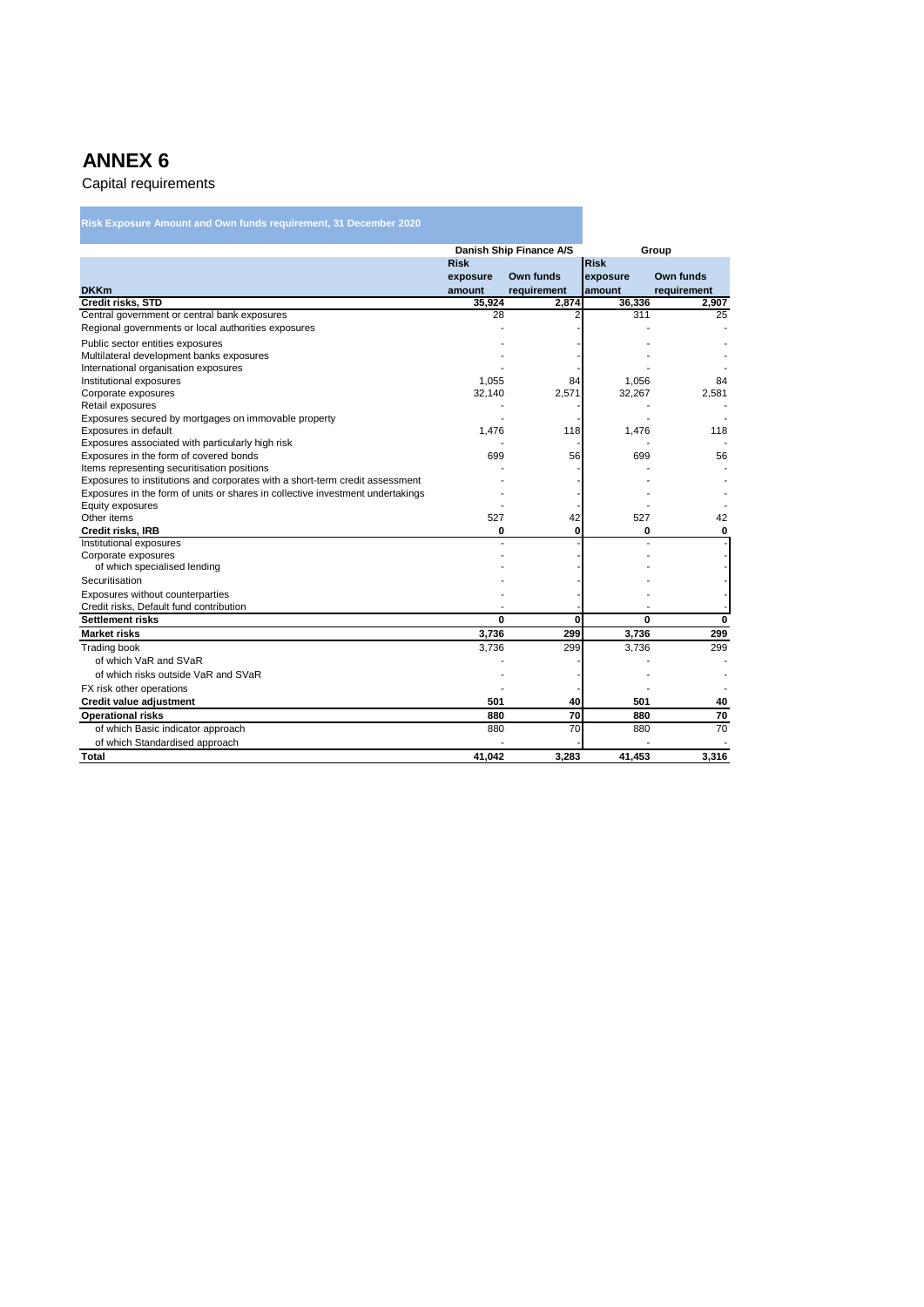Liquidity risk

| <b>Encumbered and unencumbered assets</b>      |                                      |                                                 |        |                                                           |                                           |                            |                                   |                            |
|------------------------------------------------|--------------------------------------|-------------------------------------------------|--------|-----------------------------------------------------------|-------------------------------------------|----------------------------|-----------------------------------|----------------------------|
|                                                | Carrying amount of encumbered assets |                                                 |        | Fair value of encumbered assets                           | Carrying amount of unencumbered<br>assets |                            | Fair value of unencumbered assets |                            |
|                                                |                                      | of which notionally elligible<br>EHQLA and HQLA |        | of which notionally<br>elligible EHQLA and<br><b>HQLA</b> |                                           | of which EHQLA<br>and HQLA |                                   | of which EHQLA<br>and HQLA |
| Assets of the reporting institution            | 51,115                               |                                                 |        |                                                           | 8.687                                     |                            |                                   |                            |
| Equity instruments                             | 103                                  |                                                 |        |                                                           | 0                                         |                            |                                   |                            |
| Debt securities                                | 18,299                               |                                                 | 18,299 |                                                           | 6.020                                     |                            | 6,020                             |                            |
| of which: covered bonds                        | 13.555                               |                                                 | 13.555 |                                                           | 2.270                                     |                            | 2.270                             |                            |
| of which: asset-backed securities              |                                      |                                                 |        |                                                           |                                           |                            |                                   |                            |
| of which: issued by general governments        | 4,744                                |                                                 | 4.744  |                                                           | 3.750                                     |                            | 3,750                             |                            |
| of which: issued by financial corporations     |                                      |                                                 |        |                                                           |                                           |                            |                                   |                            |
| of which: issued by non-financial corporations |                                      |                                                 |        |                                                           |                                           |                            |                                   |                            |
| Other assets                                   | 32.713                               |                                                 |        |                                                           | 2.667                                     |                            |                                   |                            |
| of which:                                      |                                      |                                                 |        |                                                           |                                           |                            |                                   |                            |

#### **Collateral recieved**

|                                                                     |                        | Fair value of encumbered collateral received or own |                                             | Unencumbered                                  |
|---------------------------------------------------------------------|------------------------|-----------------------------------------------------|---------------------------------------------|-----------------------------------------------|
|                                                                     | debt securities issued |                                                     |                                             | Fair value of collateral received or own debt |
|                                                                     |                        |                                                     | securities issued available for encumbrance |                                               |
|                                                                     |                        | of which notionally elligible<br>EHQLA and HQLA     |                                             | of which EHQLA and<br><b>HOLA</b>             |
| Collateral received by the reporting institution                    | $\Omega$               |                                                     | 1.883                                       |                                               |
| Loans on demand                                                     |                        |                                                     | $\Omega$                                    |                                               |
| Equity instruments                                                  |                        |                                                     |                                             |                                               |
| Debt securities                                                     |                        |                                                     | 1.883                                       |                                               |
| of which: covered bonds                                             |                        |                                                     | 1.859                                       |                                               |
| of which: asset-backed securities                                   |                        |                                                     |                                             |                                               |
| of which: issued by general governments                             |                        |                                                     | 24                                          |                                               |
| of which: issued by financial corporations                          |                        |                                                     |                                             |                                               |
| of which: issued by non-financial corporations                      |                        |                                                     |                                             |                                               |
| Loans and advances other than loans on demand                       |                        |                                                     |                                             |                                               |
| Other collateral received                                           |                        |                                                     |                                             |                                               |
| of which:                                                           |                        |                                                     |                                             |                                               |
| Own debt securities issued other than own covered bonds or asset-   |                        |                                                     |                                             |                                               |
| backed securities                                                   |                        |                                                     |                                             |                                               |
| Own covered bonds and asset-backed securities issued and not        |                        |                                                     |                                             |                                               |
| vet pledged                                                         |                        |                                                     |                                             |                                               |
| TOTAL ASSETS, COLLATERAL RECEIVED AND OWN DEBT<br>SECURITIES ISSUED | 51,115                 |                                                     |                                             |                                               |
|                                                                     |                        |                                                     |                                             |                                               |

#### **Source of encumbrance**

|                                                   | Matching liabilities,<br>contingent liabilities or<br>securities lent | Assets, collateral received<br>and own<br>debt securities issued other<br>than covered bonds and |
|---------------------------------------------------|-----------------------------------------------------------------------|--------------------------------------------------------------------------------------------------|
| Carrving amount of selected financial liabilities | 41.343                                                                | 49.535                                                                                           |
| of which:                                         |                                                                       |                                                                                                  |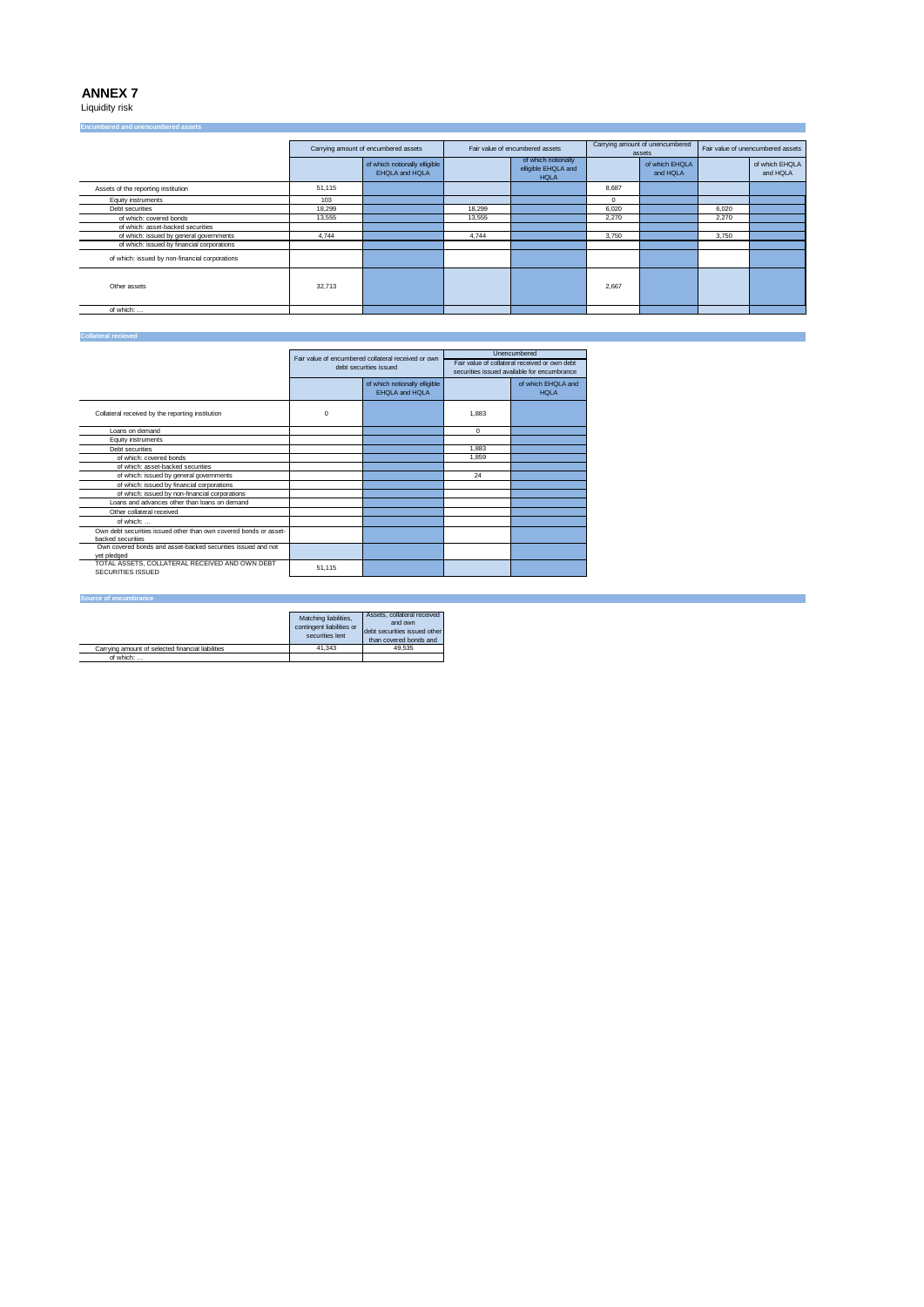Remuneration

## **Remuneration**

| <b>DKK'000</b>       | <b>Customer</b> area | Finance- and<br>investment area | <b>Other activities</b> |  |
|----------------------|----------------------|---------------------------------|-------------------------|--|
| Total variable       |                      |                                 |                         |  |
| remuneration for the | 3,570                | 1.465                           | 2,705                   |  |
| 2020 financial year  |                      |                                 |                         |  |
| by business area     |                      |                                 |                         |  |

|                                                                                                           | <b>Board of Directors</b> | <b>Executive Board</b> | <b>Control functions</b> | Other material<br>risk takers |
|-----------------------------------------------------------------------------------------------------------|---------------------------|------------------------|--------------------------|-------------------------------|
| Total amount for the                                                                                      |                           |                        |                          |                               |
| 2020 financial year                                                                                       |                           |                        |                          |                               |
| distributed on fixed and variable remuneration                                                            |                           |                        |                          |                               |
| Number of full-time employees                                                                             | 12                        | 3                      | 6                        | $\overline{7}$                |
| Number of employees designated as material risk takers<br>$\overline{\phantom{a}}$<br>at 31 December 2020 | 12                        | 3                      | $\Omega$                 | $\overline{7}$                |
| $\overline{\phantom{a}}$<br>Fixed remuneration                                                            | 3,260                     | 14,628                 | 5,970                    | 12,204                        |
| Variable remuneration<br>$\overline{\phantom{a}}$                                                         |                           | 1,424                  | 468                      | 1,579                         |
| Distribution of variable                                                                                  |                           |                        |                          |                               |
| remuneration in 2020                                                                                      |                           |                        |                          |                               |
| Cash<br>$\overline{\phantom{a}}$                                                                          |                           |                        | 308                      | 243                           |
| Shares<br>$\overline{a}$                                                                                  |                           |                        |                          |                               |
| Share-based instrument                                                                                    |                           | 1,424                  | 160                      | 1,336                         |
| Other                                                                                                     |                           |                        |                          |                               |
| Variable remuneration earned in 2020 by disbursement form                                                 |                           |                        |                          |                               |
| Paid out                                                                                                  |                           |                        | 308                      | 243                           |
| Deferred                                                                                                  |                           | 1,424                  | 160                      | 1,336                         |
| Sign-on fees and severance                                                                                |                           |                        |                          |                               |
| payments in 2020                                                                                          |                           |                        |                          |                               |
| Sign-on fees paid<br>$\overline{\phantom{a}}$                                                             |                           |                        |                          |                               |
| $\blacksquare$<br>No. of recipients                                                                       |                           |                        |                          |                               |
| Severance payments<br>$\overline{a}$                                                                      |                           |                        |                          |                               |
| No. of recipients<br>$\overline{a}$                                                                       |                           |                        |                          |                               |
| Amount provided for severance payment in 2020                                                             |                           |                        |                          |                               |
| $\overline{\phantom{a}}$<br>Total amount                                                                  |                           |                        |                          |                               |
| Largest provision for severance payment<br>÷,                                                             |                           |                        |                          |                               |
| $\overline{\phantom{a}}$<br>No. of recipients                                                             |                           |                        |                          |                               |
| Outstanding deferred remuneration                                                                         |                           |                        |                          |                               |
| Outstanding deferred remuneration regarding previous<br>$\overline{\phantom{a}}$                          |                           | 12,950                 | 926                      | 6,382                         |
| years<br>Payment in 2019 of deferred remuneration from previous<br>$\overline{\phantom{a}}$<br>years      |                           | 272                    |                          |                               |
| Forfeited deferred remunerration in 2020<br>$\overline{\phantom{a}}$                                      |                           |                        |                          |                               |
| Reduced<br>$\overline{\phantom{a}}$                                                                       |                           |                        |                          |                               |
| Earned deferred remuneration in 2020<br>$\overline{\phantom{a}}$                                          |                           | 1,424                  | 160                      | 1,336                         |
| Deferred remuneration at 31 Dec. 2020<br>$\overline{\phantom{a}}$                                         |                           | 14,102                 | 1,086                    | 7,718                         |

No individual received a salary in excess of EUR 1 million in the financial year.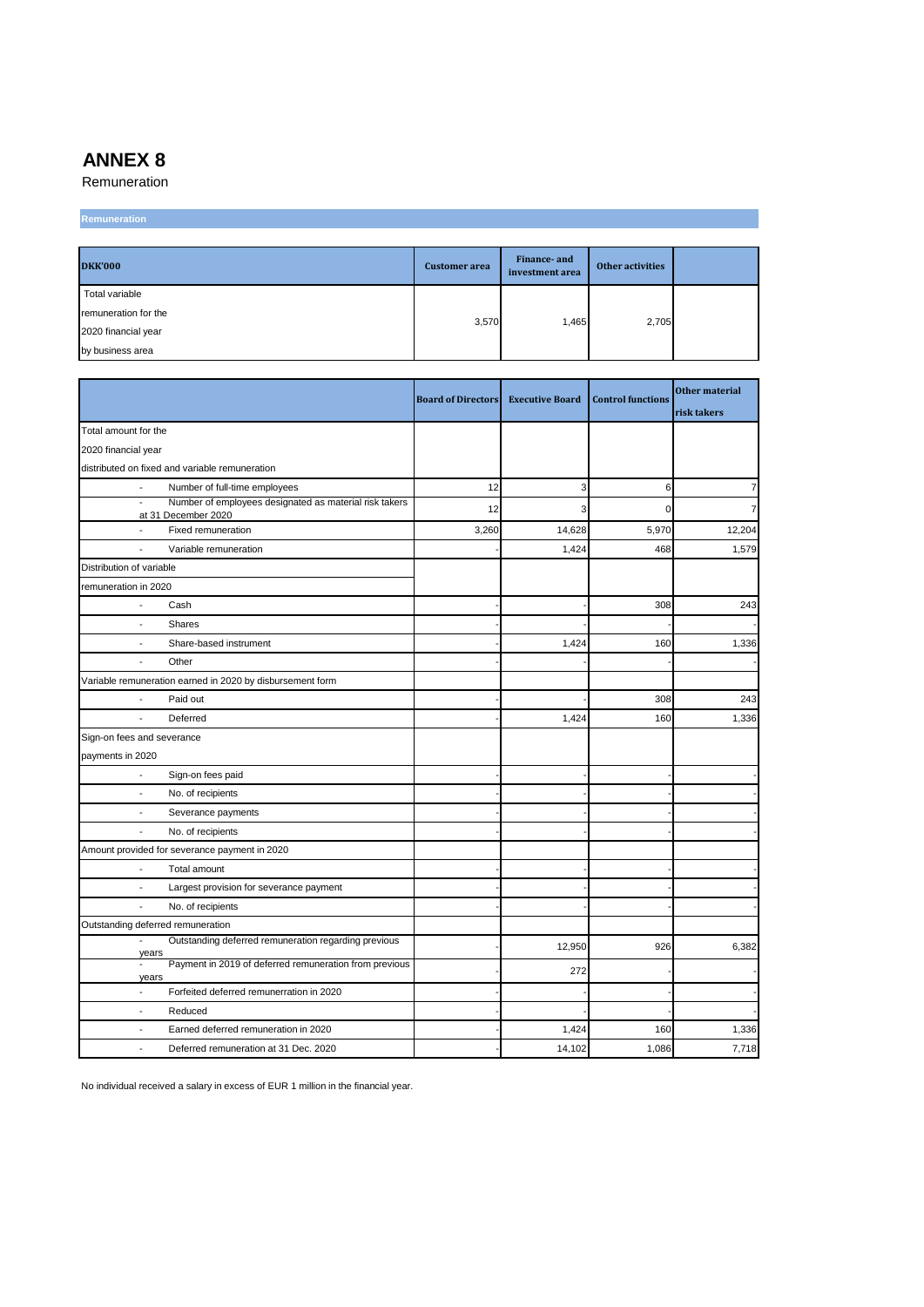| 2.9 Leverage ratio    | 2020    | 2019    |
|-----------------------|---------|---------|
| Tier 1 capital, DKKm  | 9 1 5 6 | 9065    |
| Total exposure, DKK m | 41 0 42 | 49 0 20 |
| Leverage ratio, %     | 12.26   | 12.26   |

| Referece date                                                            |                |                                                             | 31. december 2020         |  |
|--------------------------------------------------------------------------|----------------|-------------------------------------------------------------|---------------------------|--|
| <b>Entity name</b>                                                       |                |                                                             | Danmarks Skibskredit A/S  |  |
| <b>Level of application</b>                                              |                |                                                             |                           |  |
|                                                                          |                |                                                             |                           |  |
| Summary reconciliation of accounting assets and leverage ratio exposures |                |                                                             |                           |  |
|                                                                          |                |                                                             | <b>Applicable Amounts</b> |  |
|                                                                          | $\mathbf{1}$   | Total assets as per published                               | 59805                     |  |
|                                                                          |                | financial statements                                        |                           |  |
|                                                                          |                | Adjustment for entities which                               |                           |  |
|                                                                          |                | are consolidated for accounting                             |                           |  |
|                                                                          | 2              | purposes but are outside the                                |                           |  |
|                                                                          |                | scope of regulatory                                         |                           |  |
|                                                                          |                | consolidation                                               |                           |  |
|                                                                          |                | (Adjustment for fiduciary assets                            |                           |  |
|                                                                          |                | recognised on the balance sheet                             |                           |  |
|                                                                          |                | pursuant to the applicable                                  |                           |  |
|                                                                          |                | accounting framework but                                    |                           |  |
|                                                                          |                |                                                             |                           |  |
|                                                                          | 3              | excluded from the leverage ratio                            |                           |  |
|                                                                          |                | exposure measure in                                         |                           |  |
|                                                                          |                | accordance with Article 429(13)                             |                           |  |
|                                                                          |                | of Regulation (EU) No 575/2013                              |                           |  |
|                                                                          |                | "CRR")                                                      |                           |  |
|                                                                          | $\overline{4}$ | Adjustments for derivative                                  | 2 4 0 0                   |  |
|                                                                          |                | financial instruments                                       |                           |  |
|                                                                          |                | Adjustments for securities                                  |                           |  |
|                                                                          | 5              |                                                             |                           |  |
|                                                                          |                | financing transactions "SFTs"                               |                           |  |
|                                                                          |                | Adjustment for off-balance                                  |                           |  |
|                                                                          |                | sheet items (ie conversion to                               |                           |  |
|                                                                          | 6              | credit equivalent amounts of off-                           | 3 1 8 6                   |  |
|                                                                          |                | balance sheet exposures)                                    |                           |  |
|                                                                          |                | (Adjustment for intragroup)                                 |                           |  |
|                                                                          |                | exposures excluded from the                                 |                           |  |
|                                                                          |                | leverage ratio exposure                                     |                           |  |
|                                                                          | EU-6a          | measure in accordance with                                  |                           |  |
|                                                                          |                | Article 429 (7) of Regulation                               |                           |  |
|                                                                          |                | (EU) No 575/2013)                                           |                           |  |
|                                                                          |                | (Adjustment for exposures                                   |                           |  |
|                                                                          |                | excluded from the leverage ratio                            |                           |  |
|                                                                          |                | exposure measure in                                         |                           |  |
|                                                                          |                |                                                             |                           |  |
|                                                                          | EU-6b          |                                                             |                           |  |
|                                                                          |                | accordance with Article 429                                 |                           |  |
|                                                                          |                | (14) of Regulation (EU) No                                  |                           |  |
|                                                                          |                | 575/2013)                                                   |                           |  |
|                                                                          | 7              | Other adjustments                                           |                           |  |
|                                                                          | 8              | Total leverage ratio exposure                               | 13.8%                     |  |
|                                                                          |                |                                                             |                           |  |
|                                                                          |                |                                                             |                           |  |
| Leverage ratio common disclosure                                         |                |                                                             | <b>CRR</b> leverage ratio |  |
|                                                                          |                |                                                             | exposures                 |  |
|                                                                          |                | On-balance sheet exposures (excluding derivatives and SFTs) |                           |  |
|                                                                          |                | On-balance sheet items                                      |                           |  |
|                                                                          |                | (excluding derivatives, SFTs and                            |                           |  |
|                                                                          | $\mathbf{1}$   | fiduciary assets, but including                             | 57,405                    |  |
|                                                                          |                |                                                             |                           |  |
|                                                                          |                | collateral)                                                 |                           |  |
|                                                                          | 2              | (Asset amounts deducted in                                  |                           |  |
|                                                                          |                | determining Tier 1 capital)                                 |                           |  |
|                                                                          |                | <b>Total on-balance sheet</b>                               |                           |  |
|                                                                          |                | exposures (excluding                                        |                           |  |
|                                                                          | $\sqrt{3}$     | derivatives, SFTs and                                       | 57,405                    |  |
|                                                                          |                | fiduciary assets) (sum of lines                             |                           |  |
|                                                                          |                | $1$ and $21$                                                |                           |  |
|                                                                          |                | <b>Derivative exposures</b>                                 |                           |  |
|                                                                          |                | Replacement cost associated                                 |                           |  |
|                                                                          |                | with all derivatives                                        |                           |  |
|                                                                          | $\overline{4}$ | transactions (ie net of eligible                            |                           |  |
|                                                                          |                |                                                             |                           |  |
|                                                                          |                | cash variation margin)                                      |                           |  |
|                                                                          |                | Add-on amounts for PFE                                      |                           |  |
|                                                                          |                | associated with all derivatives                             |                           |  |
|                                                                          | 5              | transactions (mark-to-market                                | 2,400                     |  |
|                                                                          |                | method)                                                     |                           |  |
|                                                                          |                | Exposure determined under                                   |                           |  |
|                                                                          | EU-5a          | Original Exposure Method                                    |                           |  |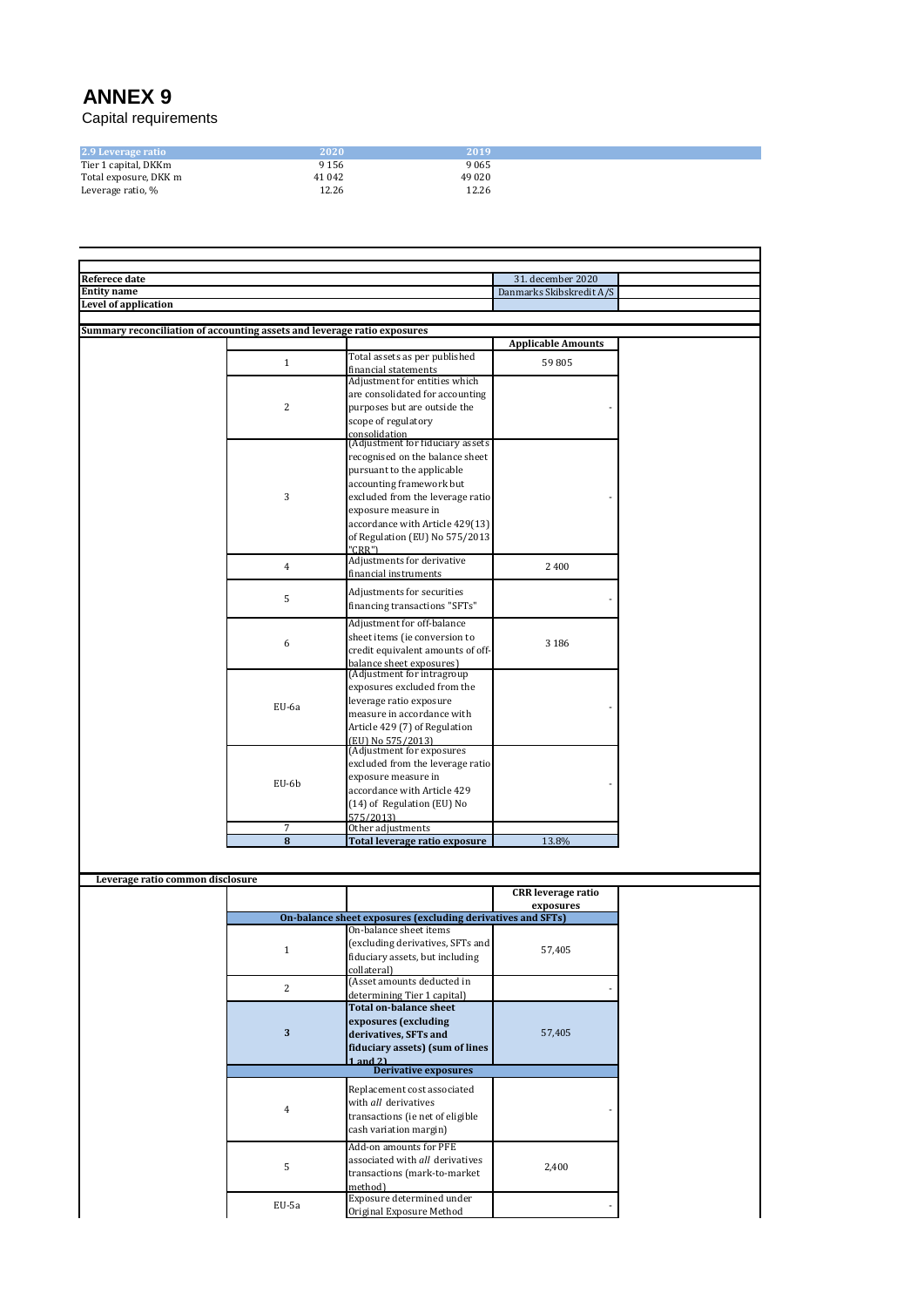|        | Gross-up for derivatives                                                       |        |
|--------|--------------------------------------------------------------------------------|--------|
|        | collateral provided where                                                      |        |
| 6      | deducted from the balance                                                      |        |
|        | sheet assets pursuant to the                                                   |        |
|        | applicable accounting<br>framework                                             |        |
|        | (Deductions of receivables                                                     |        |
| 7      | assets for cash variation margin                                               |        |
|        | provided in derivatives                                                        |        |
|        | transactions)                                                                  |        |
|        |                                                                                |        |
|        |                                                                                |        |
| 8      | (Exempted CCP leg of client-                                                   |        |
|        | cleared trade exposures)                                                       |        |
|        |                                                                                |        |
|        |                                                                                |        |
|        | Adjusted effective notional                                                    |        |
| 9      | amount of written credit                                                       |        |
|        | derivatives                                                                    |        |
|        | (Adjusted effective notional                                                   |        |
| 10     | offsets and add-on deductions                                                  |        |
|        | for written credit derivatives)                                                |        |
|        |                                                                                |        |
| 11     | <b>Total derivative exposures</b>                                              | 2,400  |
|        | (sum of lines 4 to 10)                                                         |        |
|        | <b>Securities financing transaction exposures</b>                              |        |
|        | Gross SFT assets (with no<br>recognition of netting), after                    |        |
| 12     | adjusting for sales accounting                                                 |        |
|        | transactions                                                                   |        |
|        | (Netted amounts of cash                                                        |        |
| 13     | payables and cash receivables of                                               |        |
|        | gross SFT assets)                                                              |        |
|        | Counterparty credit risk                                                       |        |
| 14     | exposure for SFT assets                                                        |        |
|        | Derogation for SFTs:                                                           |        |
|        | Counterparty credit risk                                                       |        |
| EU-14a | exposure in accordance with                                                    |        |
|        | Article 429b (4) and 222 of                                                    |        |
|        | Regulation (EU) No 575/2013                                                    |        |
| 15     | Agent transaction exposures                                                    |        |
|        |                                                                                |        |
|        |                                                                                |        |
| EU-15a | (Exempted CCP leg of client-<br>cleared SFT exposure)                          |        |
|        |                                                                                |        |
| 16     | <b>Total securities financing</b><br>transaction exposures (sum of             |        |
|        | lines 12 to 15a)                                                               |        |
|        | Other off-balance sheet exposures                                              |        |
|        | Off-balance sheet exposures at                                                 |        |
| 17     | <u>gross notional amount</u>                                                   | 3,186  |
| 18     | (Adjustments for conversion to                                                 |        |
|        | credit equivalent amounts)<br>Other off-balance sheet                          |        |
| 19     | exposures (sum of lines 17 to                                                  | 3,186  |
|        | 18                                                                             |        |
|        | Exempted exposures in accordance with Article 429(7) and (14) of Regulation    |        |
|        | (EU) No 575/2013 (on and off balance sheet)                                    |        |
|        | (Intragroup exposures (solo                                                    |        |
|        | basis) exempted in accordance                                                  |        |
| EU-19a | with Article 429(7) of                                                         |        |
|        | Regulation (EU) No 575/2013                                                    |        |
|        | (on and off balance sheet))                                                    |        |
|        | (Exposures exempted in                                                         |        |
|        | accordance with Article 429                                                    |        |
| EU-19b | (14) of Regulation (EU) No                                                     |        |
|        | 575/2013 (on and off balance<br>sheet))                                        |        |
|        | <b>Capital and total exposures</b>                                             |        |
| 20     | Tier 1 capital                                                                 | 9,156  |
|        | <b>Total leverage ratio</b>                                                    |        |
| 21     | exposures (sum of lines 3, 11,                                                 | 62,991 |
|        | 16, 19, EU-19a and EU-19b)                                                     |        |
|        | Leverage ratio                                                                 |        |
| 22     | Leverage ratio                                                                 | 13.8   |
|        | Choice on transitional arrangements and amount of derecognised fiduciary items |        |
|        | Choice on transitional                                                         |        |
| EU-23  | arrangements for the definition<br>of the capital measure                      |        |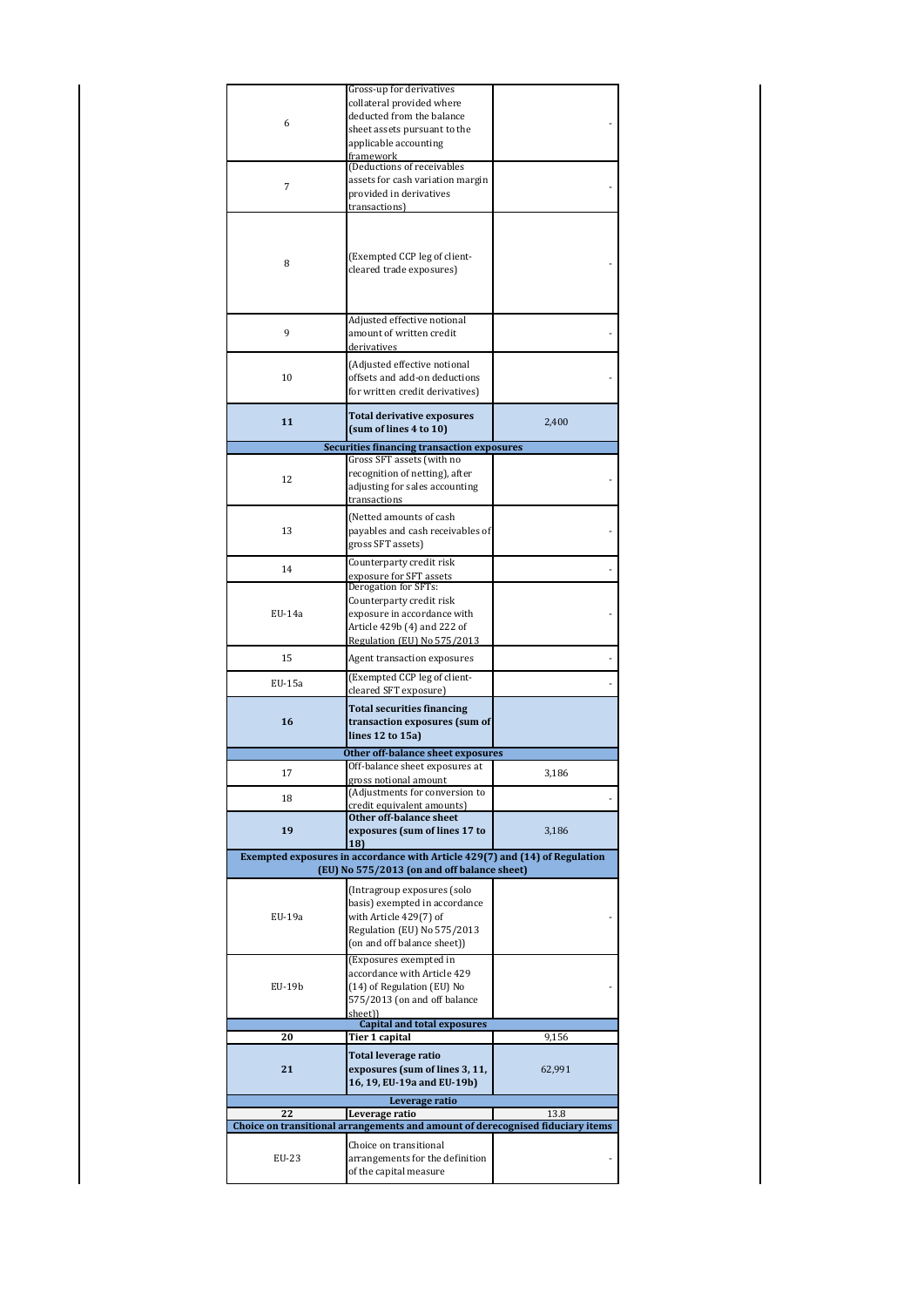| EU-24  | Amount of derecognised<br>fiduciary items in accordance<br>with Article 429(11) of<br>Regulation (EU) NO 575/2013<br>Table LRSpl: Split-up of on balance sheet exposures (excluding derivatives, SFTs and exempted exposures) |                                        |  |
|--------|-------------------------------------------------------------------------------------------------------------------------------------------------------------------------------------------------------------------------------|----------------------------------------|--|
|        |                                                                                                                                                                                                                               | <b>CRR</b> leverage ratio<br>exposures |  |
| $EU-1$ | Total on-balance sheet<br>exposures (excluding<br>derivatives, SFTs, and exempted<br>exposures), of which:                                                                                                                    | 63,326                                 |  |
| $EU-2$ | Trading book exposures                                                                                                                                                                                                        | 15,310                                 |  |
| $EU-3$ | Banking book exposures, of<br>which:                                                                                                                                                                                          | 48,016                                 |  |
| $EU-4$ | Covered bonds                                                                                                                                                                                                                 | 5,670                                  |  |
| $EU-5$ | Exposures treated as<br>sovereigns                                                                                                                                                                                            | 2,229                                  |  |
| $EU-6$ | Exposures to regional<br>governments, MDB,<br>international organisations<br>and PSE NOT treated as<br>sovereigns                                                                                                             |                                        |  |
| $EU-7$ | Institutions                                                                                                                                                                                                                  | 3,785                                  |  |
| EU-8   | Secured by mortgages of<br>immovable properties                                                                                                                                                                               |                                        |  |
| $EU-9$ | Retail exposures                                                                                                                                                                                                              |                                        |  |
| EU-10  | Corporate                                                                                                                                                                                                                     | 34,464                                 |  |
| EU-11  | Exposures in default                                                                                                                                                                                                          | 1,341                                  |  |
| EU-12  | Other exposures (eg equity,<br>securitisations, and other<br>non-credit obligation assets)                                                                                                                                    | 527                                    |  |

| 2.9 Leverage ratio Group | 2020   | 2019   |
|--------------------------|--------|--------|
| Tier 1 capital, DKKm     | 6931   | 6931   |
| Total exposure, DKK m    | 49 406 | 49 406 |
| Leverage ratio, %        | 9.31   | 9.31   |

| Referece date                                                            |                |                                                        | 31. december 2020            |  |
|--------------------------------------------------------------------------|----------------|--------------------------------------------------------|------------------------------|--|
| <b>Entity</b> name                                                       |                |                                                        | Danmarks Skibskredit - Group |  |
| <b>Level of application</b>                                              |                |                                                        |                              |  |
|                                                                          |                |                                                        |                              |  |
| Summary reconciliation of accounting assets and leverage ratio exposures |                |                                                        |                              |  |
|                                                                          |                |                                                        | <b>Applicable Amounts</b>    |  |
|                                                                          | $\mathbf{1}$   | Total assets as per published                          | 60,001                       |  |
|                                                                          |                | financial statements                                   |                              |  |
|                                                                          |                | Adjustment for entities which                          |                              |  |
|                                                                          |                | are consolidated for accounting                        |                              |  |
|                                                                          | $\overline{2}$ | purposes but are outside the                           |                              |  |
|                                                                          |                | scope of regulatory                                    |                              |  |
|                                                                          |                | consolidation<br>(Adjustment for fiduciary assets      |                              |  |
|                                                                          |                | recognised on the balance sheet                        |                              |  |
|                                                                          |                | pursuant to the applicable                             |                              |  |
|                                                                          |                | accounting framework but                               |                              |  |
|                                                                          | 3              | excluded from the leverage ratio                       |                              |  |
|                                                                          |                | exposure measure in                                    |                              |  |
|                                                                          |                | accordance with Article 429(13)                        |                              |  |
|                                                                          |                | of Regulation (EU) No 575/2013                         |                              |  |
|                                                                          |                | "CRR")                                                 |                              |  |
|                                                                          |                | Adjustments for derivative                             |                              |  |
|                                                                          | 4              | financial instruments                                  | 2,400                        |  |
|                                                                          |                | Adjustments for securities                             |                              |  |
|                                                                          | 5              | financing transactions "SFTs"                          |                              |  |
|                                                                          |                |                                                        |                              |  |
|                                                                          |                | Adjustment for off-balance                             |                              |  |
|                                                                          | 6              | sheet items (ie conversion to                          | 3,186                        |  |
|                                                                          |                | credit equivalent amounts of off-                      |                              |  |
|                                                                          |                | balance sheet exposures)<br>(Adjustment for intragroup |                              |  |
|                                                                          |                | exposures excluded from the                            |                              |  |
|                                                                          |                | leverage ratio exposure                                |                              |  |
|                                                                          | EU-6a          | measure in accordance with                             |                              |  |
|                                                                          |                | Article 429 (7) of Regulation                          |                              |  |
|                                                                          |                | (EU) No 575/2013)                                      |                              |  |
|                                                                          |                |                                                        |                              |  |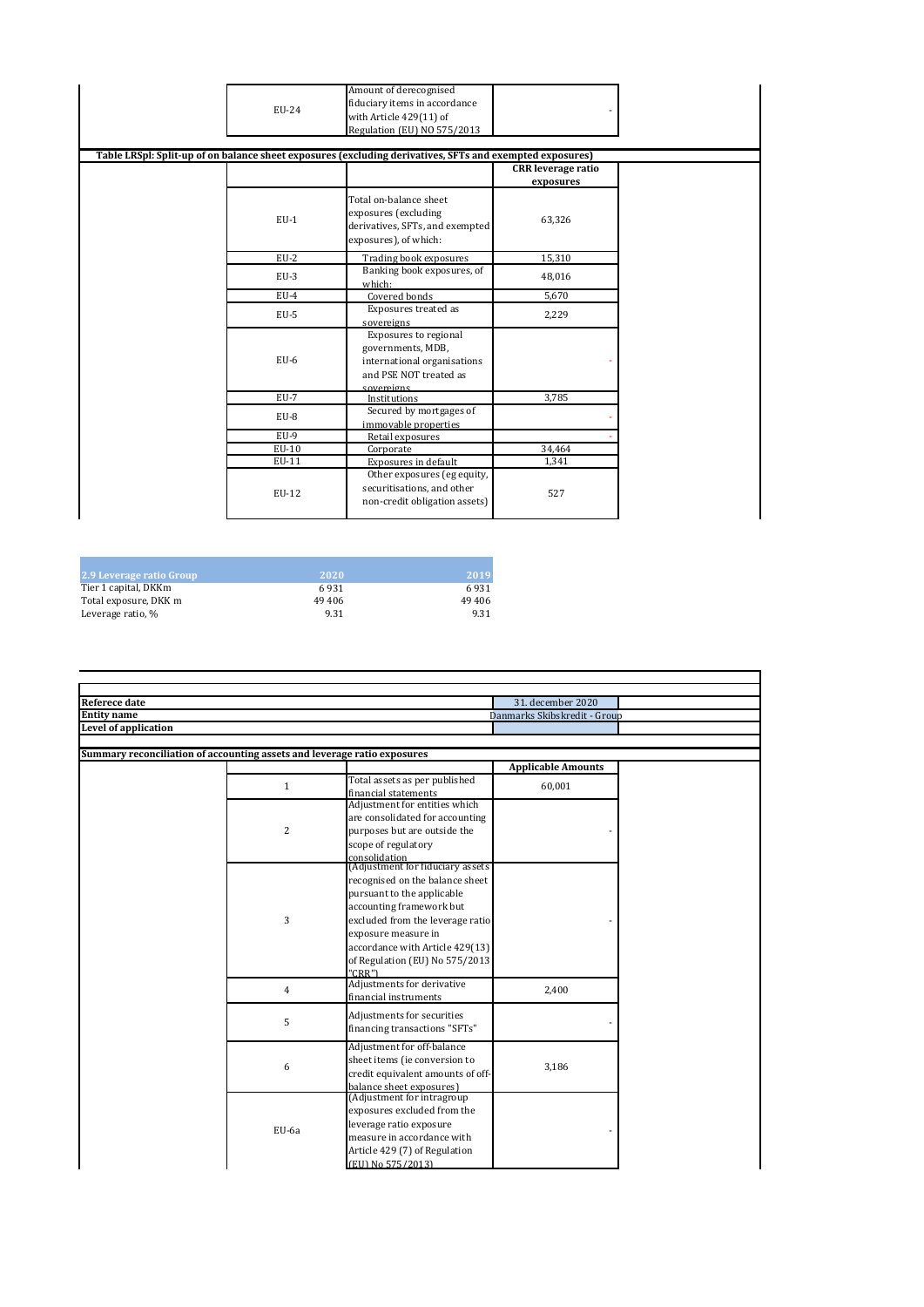|                                  |                | (Adjustment for exposures                                   |                           |  |
|----------------------------------|----------------|-------------------------------------------------------------|---------------------------|--|
|                                  |                | excluded from the leverage ratio                            |                           |  |
|                                  |                | exposure measure in                                         |                           |  |
|                                  | EU-6b          | accordance with Article 429                                 |                           |  |
|                                  |                | (14) of Regulation (EU) No                                  |                           |  |
|                                  |                | 575/2013)                                                   |                           |  |
|                                  | $\overline{7}$ | Other adjustments                                           |                           |  |
|                                  |                |                                                             |                           |  |
|                                  | 8              | Total leverage ratio exposure                               | 8.6%                      |  |
|                                  |                |                                                             |                           |  |
|                                  |                |                                                             |                           |  |
| Leverage ratio common disclosure |                |                                                             |                           |  |
|                                  |                |                                                             | <b>CRR</b> leverage ratio |  |
|                                  |                | On-balance sheet exposures (excluding derivatives and SFTs) | exposures                 |  |
|                                  |                | On-balance sheet items                                      |                           |  |
|                                  |                | (excluding derivatives, SFTs and                            |                           |  |
|                                  | $\mathbf{1}$   | fiduciary assets, but including                             | 57,602                    |  |
|                                  |                | collateral)                                                 |                           |  |
|                                  |                | (Asset amounts deducted in                                  |                           |  |
|                                  | 2              | determining Tier 1 capital)                                 |                           |  |
|                                  |                | <b>Total on-balance sheet</b>                               |                           |  |
|                                  |                | exposures (excluding                                        |                           |  |
|                                  | 3              | derivatives, SFTs and                                       | 57,602                    |  |
|                                  |                | fiduciary assets) (sum of lines                             |                           |  |
|                                  |                | $1$ and $21$                                                |                           |  |
|                                  |                | <b>Derivative exposures</b>                                 |                           |  |
|                                  |                | Replacement cost associated                                 |                           |  |
|                                  |                | with all derivatives                                        |                           |  |
|                                  | $\overline{4}$ | transactions (ie net of eligible                            |                           |  |
|                                  |                | cash variation margin)                                      |                           |  |
|                                  |                |                                                             |                           |  |
|                                  |                | Add-on amounts for PFE                                      |                           |  |
|                                  | 5              | associated with all derivatives                             | 2,400                     |  |
|                                  |                | transactions (mark-to-market                                |                           |  |
|                                  |                | method)                                                     |                           |  |
|                                  | EU-5a          | Exposure determined under                                   |                           |  |
|                                  |                | Original Exposure Method<br>Gross-up for derivatives        |                           |  |
|                                  |                | collateral provided where                                   |                           |  |
|                                  |                | deducted from the balance                                   |                           |  |
|                                  | 6              | sheet assets pursuant to the                                |                           |  |
|                                  |                | applicable accounting                                       |                           |  |
|                                  |                | framework                                                   |                           |  |
|                                  |                | (Deductions of receivables                                  |                           |  |
|                                  |                | assets for cash variation margin                            |                           |  |
|                                  | $\overline{7}$ | provided in derivatives                                     |                           |  |
|                                  |                | transactions)                                               |                           |  |
|                                  | 8              | (Exempted CCP leg of client-                                |                           |  |
|                                  |                | cleared trade exposures)                                    |                           |  |
|                                  |                | Adjusted effective notional                                 |                           |  |
|                                  | 9              | amount of written credit                                    |                           |  |
|                                  |                | derivatives                                                 |                           |  |
|                                  |                | (Adjusted effective notional                                |                           |  |
|                                  | $10\,$         | offsets and add-on deductions                               |                           |  |
|                                  |                | for written credit derivatives)                             |                           |  |
|                                  |                |                                                             |                           |  |
|                                  | 11             | <b>Total derivative exposures</b>                           | 2,400                     |  |
|                                  |                | (sum of lines 4 to 10)                                      |                           |  |
|                                  |                | <b>Securities financing transaction exposures</b>           |                           |  |
|                                  |                | Gross SFT assets (with no                                   |                           |  |
|                                  |                | recognition of netting), after                              |                           |  |
|                                  | 12             | adjusting for sales accounting                              |                           |  |
|                                  |                | transactions                                                |                           |  |
|                                  |                | (Netted amounts of cash                                     |                           |  |
|                                  | 13             | payables and cash receivables of                            |                           |  |
|                                  |                | gross SFT assets)                                           |                           |  |
|                                  |                |                                                             |                           |  |
|                                  | 14             | Counterparty credit risk                                    |                           |  |
|                                  |                | exposure for SFT assets<br>Derogation for SFTs:             |                           |  |
|                                  |                |                                                             |                           |  |
|                                  |                | Counterparty credit risk                                    |                           |  |
|                                  | EU-14a         | exposure in accordance with                                 |                           |  |
|                                  |                | Article 429b (4) and 222 of                                 |                           |  |
|                                  | 15             | Regulation (EU) No 575/2013<br>Agent transaction exposures  |                           |  |
|                                  |                | (Exempted CCP leg of client-                                |                           |  |
|                                  | EU-15a         | cleared SFT exposure)                                       |                           |  |
|                                  |                |                                                             |                           |  |
|                                  |                | <b>Total securities financing</b>                           |                           |  |
|                                  |                |                                                             | $\pmb{0}$                 |  |
|                                  | 16             | transaction exposures (sum of                               |                           |  |
|                                  |                | lines 12 to 15a)                                            |                           |  |
|                                  |                | Other off-balance sheet exposures                           |                           |  |
|                                  |                | Off-balance sheet exposures at                              |                           |  |
|                                  | 17             | gross notional amount                                       | 3,186                     |  |
|                                  |                | (Adjustments for conversion to                              |                           |  |
|                                  | 18             | credit equivalent amounts)                                  |                           |  |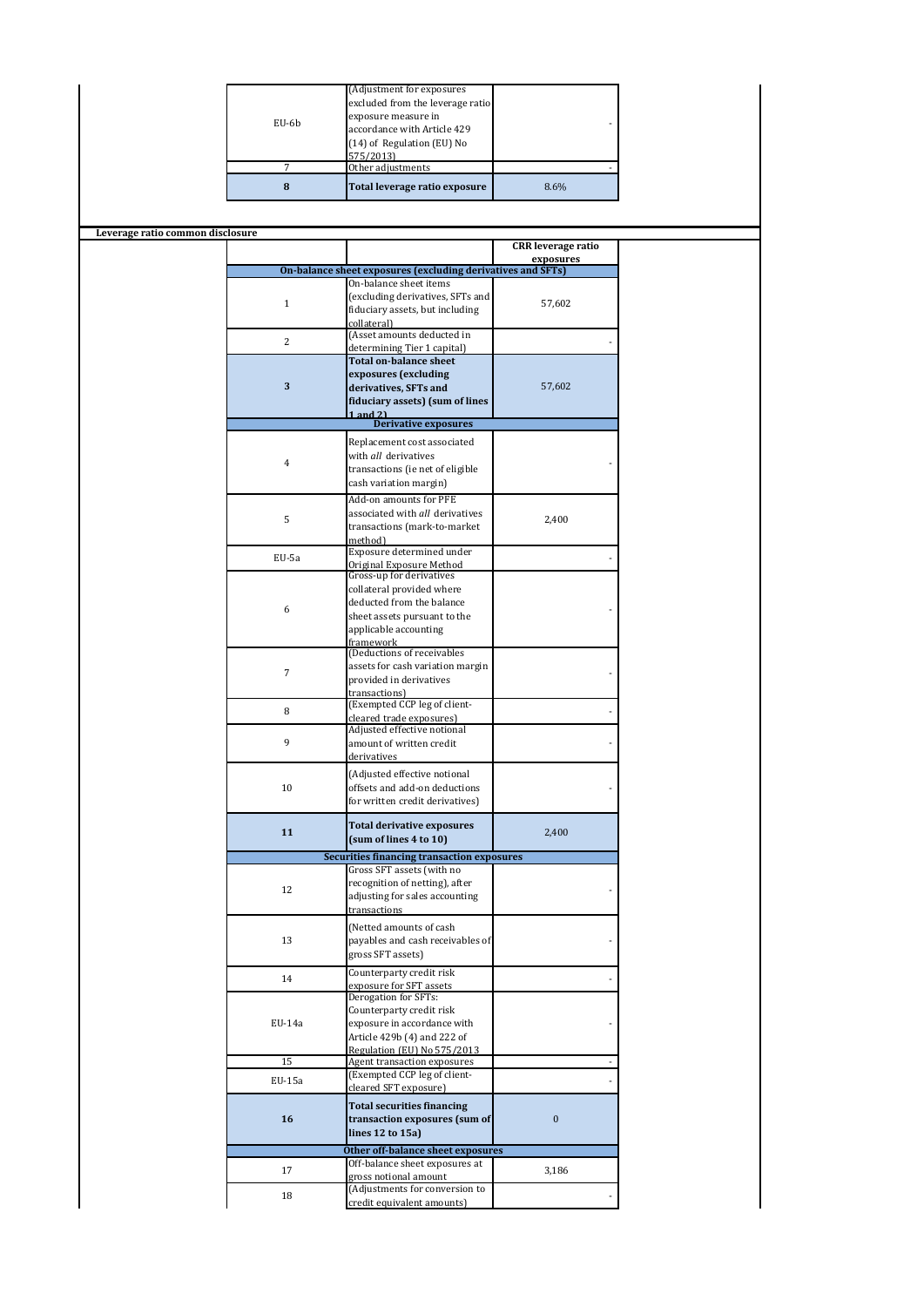|        | Other off-balance sheet                                                                                  |                           |  |
|--------|----------------------------------------------------------------------------------------------------------|---------------------------|--|
| 19     | exposures (sum of lines 17 to                                                                            | 3,186                     |  |
|        | 18)                                                                                                      |                           |  |
|        | Exempted exposures in accordance with Article 429(7) and (14) of Regulation                              |                           |  |
|        | (EU) No 575/2013 (on and off balance sheet)                                                              |                           |  |
|        | (Intragroup exposures (solo                                                                              |                           |  |
|        | basis) exempted in accordance                                                                            |                           |  |
| EU-19a | with Article 429(7) of                                                                                   |                           |  |
|        | Regulation (EU) No 575/2013                                                                              |                           |  |
|        | (on and off balance sheet))                                                                              |                           |  |
|        | (Exposures exempted in                                                                                   |                           |  |
|        | accordance with Article 429                                                                              |                           |  |
| EU-19b |                                                                                                          |                           |  |
|        | (14) of Regulation (EU) No<br>575/2013 (on and off balance                                               |                           |  |
|        | sheet))                                                                                                  |                           |  |
|        | <b>Capital and total exposures</b>                                                                       |                           |  |
| 20     | Tier 1 capital                                                                                           | 6,931                     |  |
|        |                                                                                                          |                           |  |
| 21     | Total leverage ratio<br>exposures (sum of lines 3, 11,                                                   | 60,788                    |  |
|        | 16, 19, EU-19a and EU-19b)                                                                               |                           |  |
|        |                                                                                                          |                           |  |
|        | Leverage ratio                                                                                           |                           |  |
| 22     | Leverage ratio                                                                                           | 8.6                       |  |
|        | Choice on transitional arrangements and amount of derecognised fiduciary items                           |                           |  |
|        | Choice on transitional                                                                                   |                           |  |
| EU-23  | arrangements for the definition                                                                          |                           |  |
|        | of the capital measure                                                                                   |                           |  |
|        | Amount of derecognised                                                                                   |                           |  |
|        | fiduciary items in accordance                                                                            |                           |  |
|        |                                                                                                          |                           |  |
| EU-24  | with Article 429(11) of                                                                                  |                           |  |
|        | Regulation (EU) NO 575/2013                                                                              |                           |  |
|        |                                                                                                          |                           |  |
|        | Table LRSpl: Split-up of on balance sheet exposures (excluding derivatives, SFTs and exempted exposures) |                           |  |
|        |                                                                                                          | <b>CRR</b> leverage ratio |  |
|        |                                                                                                          | exposures                 |  |
|        | Total on-balance sheet                                                                                   |                           |  |
| $EU-1$ | exposures (excluding                                                                                     | 63,929                    |  |
|        | derivatives, SFTs, and exempted                                                                          |                           |  |
|        | exposures), of which:                                                                                    |                           |  |
| $EU-2$ | Trading book exposures                                                                                   | 15,310                    |  |
| $EU-3$ | Banking book exposures, of                                                                               |                           |  |
|        | which:                                                                                                   | 48,619                    |  |
| $EU-4$ | Covered bonds                                                                                            | 5,670                     |  |
| $EU-5$ | Exposures treated as                                                                                     | 2,343                     |  |
|        | sovereigns                                                                                               |                           |  |
|        | Exposures to regional                                                                                    |                           |  |
| $EU-6$ | governments, MDB,                                                                                        |                           |  |
|        | international organisations                                                                              |                           |  |
|        | and PSE NOT treated as<br>sovereigns                                                                     |                           |  |
| EU-7   | Institutions                                                                                             | 3,788                     |  |
|        | Secured by mortgages of                                                                                  |                           |  |
| EU-8   | immovable properties                                                                                     |                           |  |
| $EU-9$ | Retail exposures                                                                                         |                           |  |
| EU-10  | Corporate                                                                                                | 34,952                    |  |
| EU-11  | Exposures in default                                                                                     | 1,341                     |  |
|        | Other exposures (eg equity,                                                                              |                           |  |
| EU-12  | securitisations, and other                                                                               | 527                       |  |
|        | non-credit obligation assets)                                                                            |                           |  |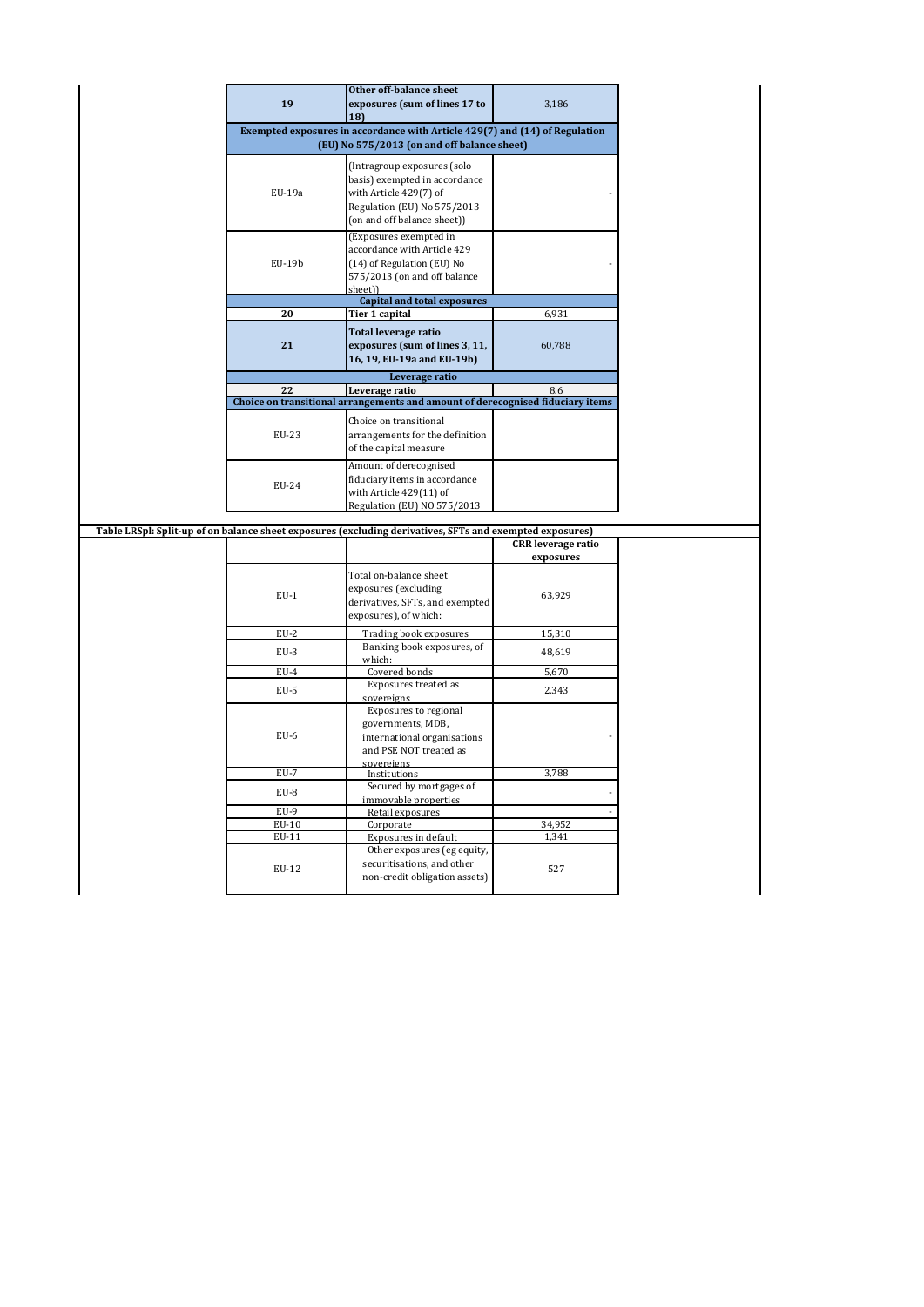## **Annex 10**

Countercyclical buffer

**Geographical distribution of credit exposure relevant for the calculation of the countercyclical buffer** 

|                | General credit exposure  |                             | Trading book exposure                                   |                             | Securitisation exposure              |                              | Own funds requirements                      |                                           |                                           |                |                                        |                                           |
|----------------|--------------------------|-----------------------------|---------------------------------------------------------|-----------------------------|--------------------------------------|------------------------------|---------------------------------------------|-------------------------------------------|-------------------------------------------|----------------|----------------------------------------|-------------------------------------------|
| Country        | Exposure<br>value for SA | Exposure<br>value for<br>RB | position of<br>trading book<br>Sum of long<br>and short | Securitisatio<br>n exposure | Exposure<br>alue for SA<br>value for | Exposure<br>value for<br>IRB | credit<br>exposures<br>Of which:<br>General | Trading<br>book<br>exposures<br>Of which: | Of which:<br>Securitisatio<br>n exposures | Total          | Own funds<br>requirement<br>weights, % | Countercyclical<br>capital buffer<br>rate |
|                | 010                      | 020                         | 030                                                     | 040                         | 050                                  | 060                          | 070                                         | 080                                       | 090                                       | 100            | 110                                    | 120                                       |
| Belgium        | 635                      |                             |                                                         |                             |                                      |                              | 51                                          |                                           |                                           | 51             | 1.8%                                   |                                           |
| Switzerland    |                          |                             |                                                         |                             |                                      |                              |                                             |                                           |                                           |                | 0.0%                                   |                                           |
| Germany        | 3,518                    |                             |                                                         |                             |                                      |                              | 281                                         |                                           |                                           | 281            | 9.8%                                   |                                           |
| Denmark        | 12,511                   |                             | 892                                                     |                             |                                      |                              | 1,001                                       | 71                                        |                                           | 1,072          | 37.4%                                  |                                           |
| Spain          |                          |                             |                                                         |                             |                                      |                              |                                             |                                           |                                           |                | 0.0%                                   |                                           |
| Finland        | 285                      |                             | 23                                                      |                             |                                      |                              | 23                                          | $\overline{2}$                            |                                           | 25             | 0.9%                                   |                                           |
| France         | 426                      |                             |                                                         |                             |                                      |                              | 34                                          |                                           |                                           | 34             | 1.2%                                   |                                           |
| United Kingdom | 2,522                    |                             |                                                         |                             |                                      |                              | 202                                         |                                           |                                           | 202            | 7.0%                                   |                                           |
| Greece         | 4,917                    |                             |                                                         |                             |                                      |                              | 393                                         |                                           |                                           | 393            | 13.7%                                  |                                           |
| Hong Kong      | 478                      |                             |                                                         |                             |                                      |                              | 38                                          |                                           |                                           | 38             | 1.3%                                   | 0.0100                                    |
| Isle of Man    | 85                       |                             |                                                         |                             |                                      |                              | $\overline{7}$                              |                                           |                                           | $\overline{7}$ | 0.2%                                   |                                           |
| Iceland        | 27                       |                             |                                                         |                             |                                      |                              | $\overline{2}$                              |                                           |                                           | $\overline{2}$ | 0.1%                                   |                                           |
| Italy          | 510                      |                             |                                                         |                             |                                      |                              | 41                                          |                                           |                                           | 41             | 1.4%                                   |                                           |
| Luxemborg      | 706                      |                             | 89                                                      |                             |                                      |                              | 56                                          | $\overline{7}$                            |                                           | 64             | 2.2%                                   | 0.0025                                    |
| Monaco         | 373                      |                             |                                                         |                             |                                      |                              | 30                                          |                                           |                                           | 30             | 1.0%                                   |                                           |
| Netherlands    | 375                      |                             |                                                         |                             |                                      |                              | 30                                          |                                           |                                           | 30             | 1.0%                                   |                                           |
| Norway         | 4,984                    |                             | 27                                                      |                             |                                      |                              | 399                                         | $\sqrt{2}$                                |                                           | 401            | 14.0%                                  | 0.0100                                    |
| Sweden         | 256                      |                             |                                                         |                             |                                      |                              | 20                                          |                                           |                                           | 20             | 0.7%                                   |                                           |
| Singapore      | 832                      |                             |                                                         |                             |                                      |                              | 67                                          |                                           |                                           | 67             | 2.3%                                   |                                           |
| <b>USA</b>     | 1,402                    |                             |                                                         |                             |                                      |                              | 112                                         |                                           |                                           | 112            | 3.9%                                   |                                           |
| <b>Total</b>   | 34,841                   |                             | 1,032                                                   |                             |                                      |                              | 2,787                                       | 83                                        |                                           | 2,870          | 100%                                   |                                           |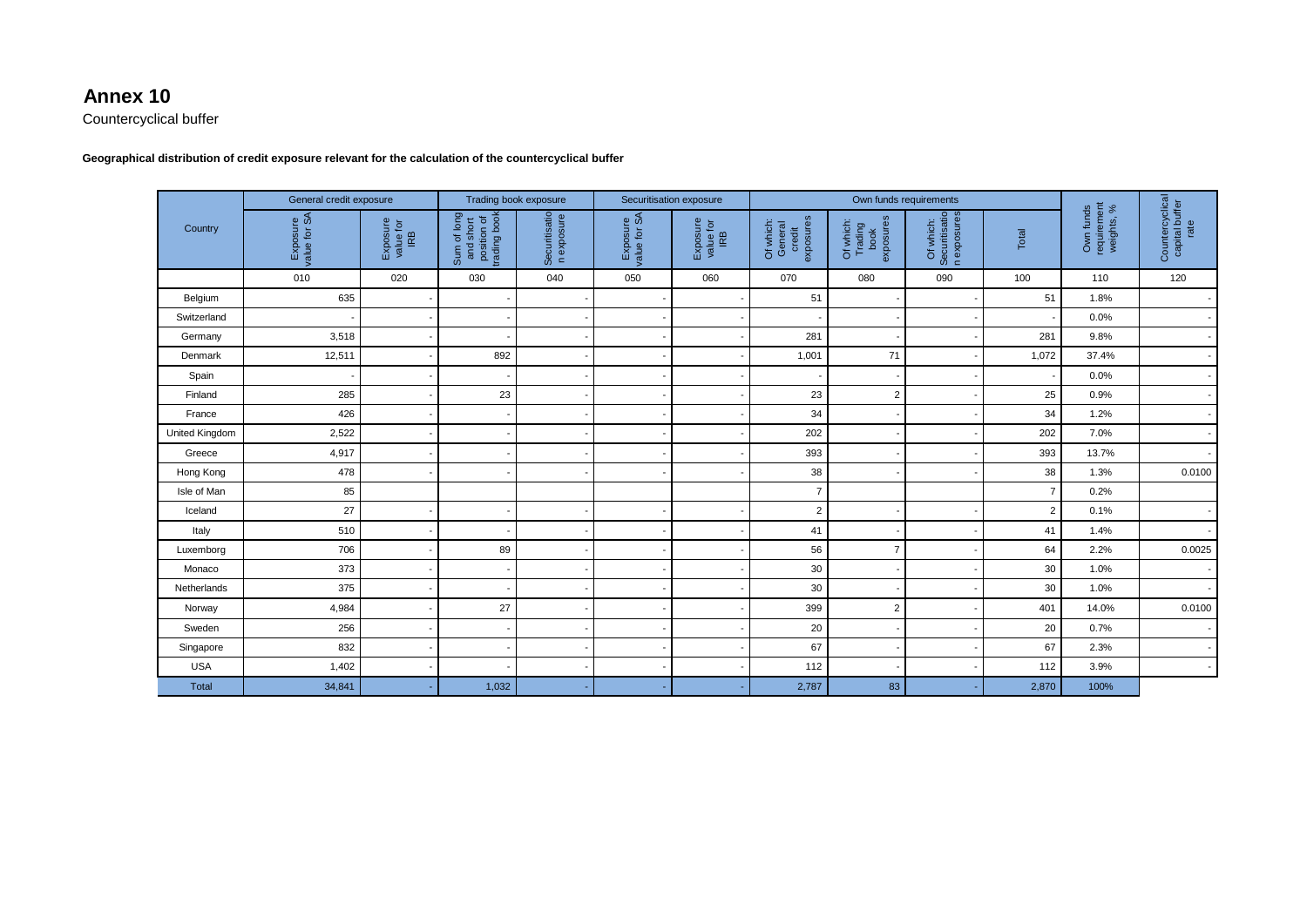| <b>DSF</b><br><b>IFRS 9 Stage Migration Matrix</b>                                                                                                                                                                                                                                                                              |                                                                                                                                   |                           |             |                                                                                                                                                  |    |                |    |                |    |                |                |              |   |
|---------------------------------------------------------------------------------------------------------------------------------------------------------------------------------------------------------------------------------------------------------------------------------------------------------------------------------|-----------------------------------------------------------------------------------------------------------------------------------|---------------------------|-------------|--------------------------------------------------------------------------------------------------------------------------------------------------|----|----------------|----|----------------|----|----------------|----------------|--------------|---|
|                                                                                                                                                                                                                                                                                                                                 |                                                                                                                                   |                           |             | Development in credit risk since initial recognition                                                                                             |    |                |    |                |    |                |                |              |   |
| <b>Current DSF</b><br>$\overline{2}$<br>3<br>$\overline{7}$<br>1<br>5<br>8<br>9<br>10<br>6<br>4<br>Rating                                                                                                                                                                                                                       |                                                                                                                                   |                           |             |                                                                                                                                                  |    | 11             | 12 |                |    |                |                |              |   |
| <b>Initial</b><br><b>DSF</b><br>Rating                                                                                                                                                                                                                                                                                          | <b>FSA</b><br>Rating                                                                                                              | 3                         | 3           | 2A                                                                                                                                               | 2A | 2A             | 2A | 2B             | 2B | 2C             | 2C             | $\mathbf{1}$ |   |
|                                                                                                                                                                                                                                                                                                                                 | 3                                                                                                                                 | $\mathbf{1}$              | $\mathbf 1$ | 1                                                                                                                                                |    | $\overline{2}$ | 2  | $\overline{2}$ | 2  | $\overline{2}$ | 2              | 3            | 3 |
| 2                                                                                                                                                                                                                                                                                                                               | 3                                                                                                                                 |                           |             |                                                                                                                                                  |    | 2              |    | 2              | 2  | 2              | $\overline{2}$ | 3            | 3 |
| 3                                                                                                                                                                                                                                                                                                                               | 2A                                                                                                                                |                           |             |                                                                                                                                                  |    |                |    | 2              | 2  | 2              | $\overline{2}$ |              | 3 |
| 4                                                                                                                                                                                                                                                                                                                               | 2A                                                                                                                                |                           |             |                                                                                                                                                  |    |                |    | 2              | 2  | 2              | $\overline{2}$ |              |   |
| 5                                                                                                                                                                                                                                                                                                                               | 2A                                                                                                                                |                           |             |                                                                                                                                                  |    |                |    | 2              |    | 2              | $\overline{2}$ |              |   |
| 6                                                                                                                                                                                                                                                                                                                               | 2A                                                                                                                                |                           |             |                                                                                                                                                  |    |                |    | $\overline{c}$ |    | 2              | $\overline{2}$ |              |   |
|                                                                                                                                                                                                                                                                                                                                 | 2B                                                                                                                                |                           |             |                                                                                                                                                  |    |                |    |                |    |                | $\overline{2}$ | 3            |   |
| 8                                                                                                                                                                                                                                                                                                                               | 2B                                                                                                                                |                           |             |                                                                                                                                                  |    |                |    |                |    | 2              | $\overline{2}$ |              |   |
| 9                                                                                                                                                                                                                                                                                                                               | 2C                                                                                                                                |                           |             |                                                                                                                                                  |    |                |    |                |    | $\overline{2}$ | $\overline{2}$ | 3            | 3 |
| 10                                                                                                                                                                                                                                                                                                                              | 2C                                                                                                                                |                           |             |                                                                                                                                                  |    |                |    |                |    | $\overline{2}$ | $\overline{2}$ | 3            |   |
| 11                                                                                                                                                                                                                                                                                                                              | 1                                                                                                                                 |                           |             |                                                                                                                                                  |    |                |    |                |    | $\overline{2}$ | $\overline{2}$ | 3            | 3 |
| 12                                                                                                                                                                                                                                                                                                                              | $\mathbf{1}$                                                                                                                      |                           |             |                                                                                                                                                  |    |                |    |                |    | $\mathcal{P}$  | 2              | 3            | 3 |
|                                                                                                                                                                                                                                                                                                                                 | DSF Rating = Internal Rating applied by Danish Ship Finance. FSA Rating = Credit risk rating applied by the Danish FSA.<br>Note 1 |                           |             |                                                                                                                                                  |    |                |    |                |    |                |                |              |   |
|                                                                                                                                                                                                                                                                                                                                 | Stage 1 (Internal Rating 1-4 with low credit risk and limited increase in credit risk since initial recognition)                  |                           |             |                                                                                                                                                  |    |                |    |                |    |                |                |              |   |
|                                                                                                                                                                                                                                                                                                                                 | Stage 2 (Significant increase in credit risk and/or significant signs of weakness)<br>Note 2                                      |                           |             |                                                                                                                                                  |    |                |    |                |    |                |                |              |   |
|                                                                                                                                                                                                                                                                                                                                 |                                                                                                                                   | Stage 3 (Credit-impaired) |             |                                                                                                                                                  |    |                |    |                |    |                |                |              |   |
|                                                                                                                                                                                                                                                                                                                                 |                                                                                                                                   |                           |             | Migration between stages. Downgrades to be read in the white boxes from left to right. Upgrades to be read in the grey boxes from right to left. |    |                |    |                |    |                |                |              |   |
| Examples: Downgrade of Internal Rating from 7 to 8 = Stage 1 (FSA Rating 2B). Downgrade of Internal Rating from 6 to 7 = significant increase in credit<br>Note 3<br>risk = move from Stage 1 to Stage 2 (change of FSA Rating 2A to 2B). Upgrade of Internal Rating from 8 to 6 = reduced credit risk, remain in Stage 1 (FSA) |                                                                                                                                   |                           |             |                                                                                                                                                  |    |                |    |                |    |                |                |              |   |
| Rating from 2B to 2A). Upgrade of Internal Rating from 10 to 8 = reduced credit risk, remain in Stage 1 (FSA Rating from 2C to 2B).                                                                                                                                                                                             |                                                                                                                                   |                           |             |                                                                                                                                                  |    |                |    |                |    |                |                |              |   |
| FSA Rating $2C = Stage 2$ .                                                                                                                                                                                                                                                                                                     |                                                                                                                                   |                           |             |                                                                                                                                                  |    |                |    |                |    |                |                |              |   |

The internal rating determined by the Group is mapped to the credit risk rating determined by the Danish FSA and external ratings determined by the external credit rating agencies (Moody's and Standard & Poor's)